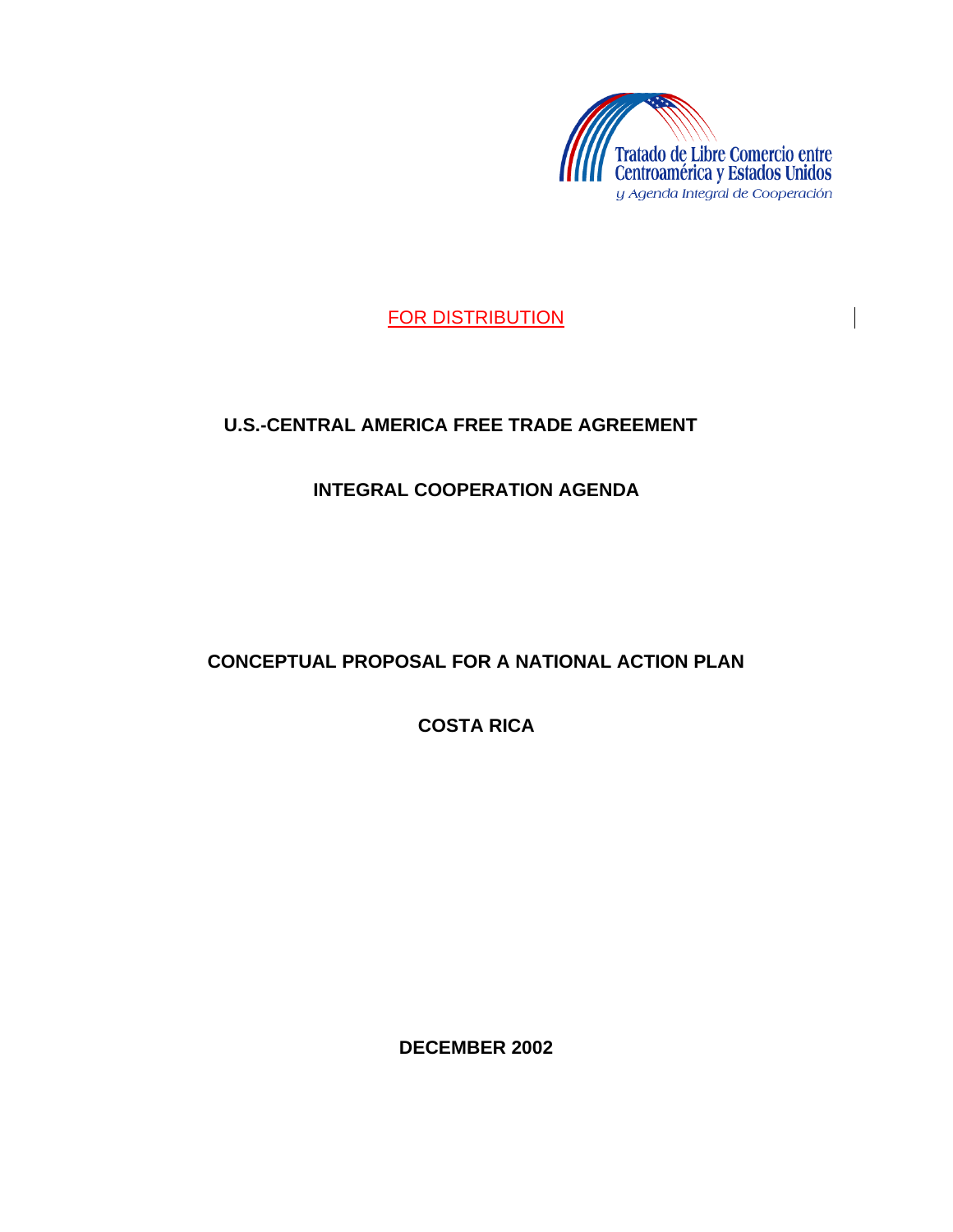

### **TABLE OF CONTENTS**

- **PART 1. INTRODUCTION**
- **PART 2. BACKGROUND AND NATIONAL CONTEXT** 
	- **2.1 Organizational structure**
	- **2.2 Challenges preparing the negotiation**
	- **2.3 Challenges of implementation of international disciplines**
	- **2.4 Challenges for transition to free trade**
		- **2.4.1 Poverty and Rural Development**
		- **2.4.2 Improvement of Business Environment and Investment Climate: Promoting Systemic Competitiveness**
		- **2.4.3 Maximization of Benefits for Small and Medium Enterprises (SMEs)**
		- **2.4.4 Science and Technology as a tool for promoting a new dynamic entrepreneurial sector**
- **PART 3. IDENTIFICATION OF PRIORITIES FOR COOPERATION**
- **PART 4. CONCLUSION: NATIONAL STRATEGY FOR COOPERATION**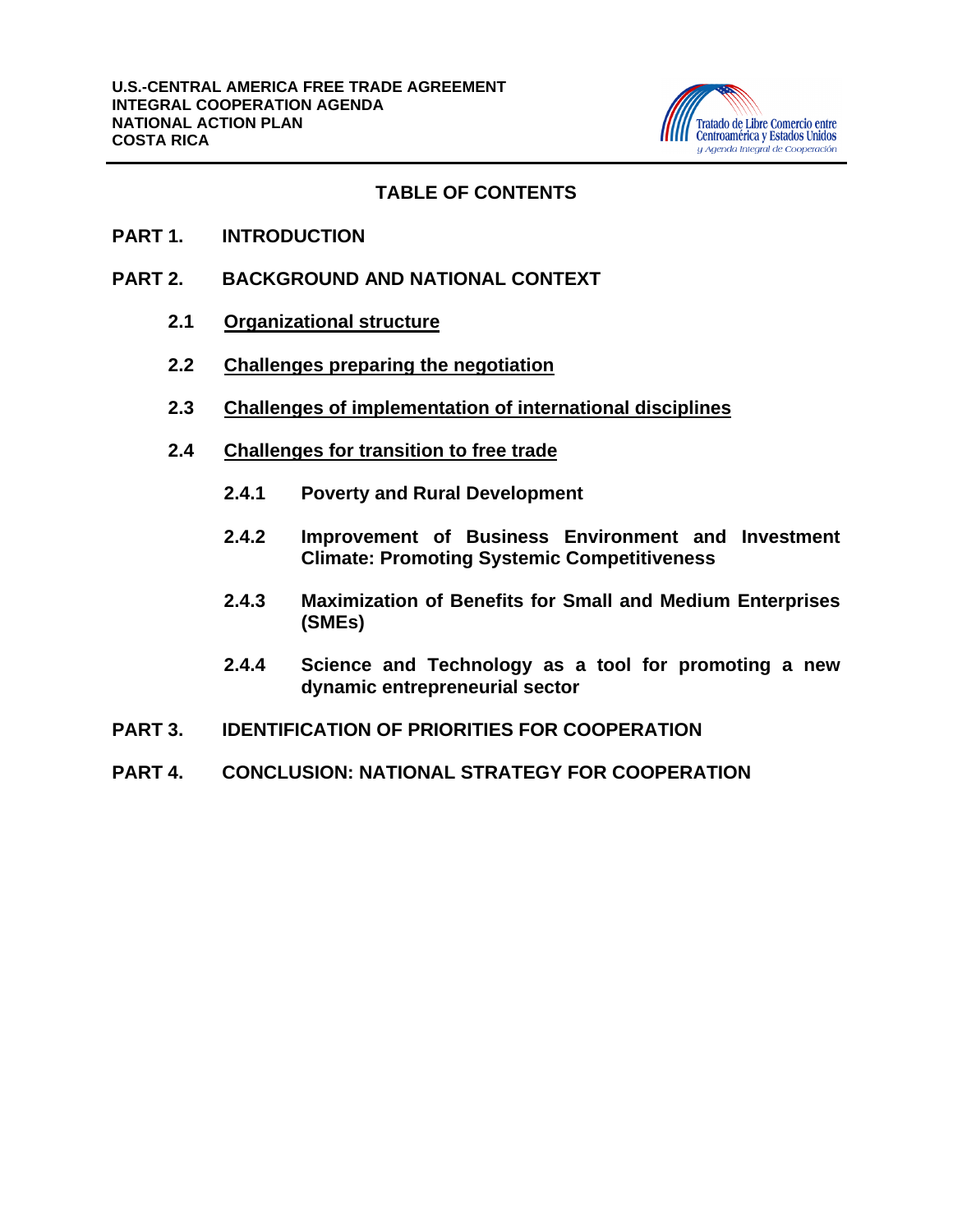

### **EXECUTIVE SUMMARY**

Costa Rica is a small, developing economy highly dependent on trade and investment flows. CAFTA will entail the culmination of a trade policy reform process that, for almost twenty years, has been fostering an optimal insertion of Costa Rica to the international economy. This National Action Plan presents a general overview of the Costa Rican context in which the CAFTA negotiations will take place. After identifying the main challenges Costa Rica will face as a result of integrating its economy to that of its main trade and investment partner—which is also the bigger economy of the world--, this document purports to submit a preliminary conceptual proposal identifying the main priorities where international cooperation could be sought in the context of CAFTA.

During the first trimester of 2003 the Costa Rican government will undertake a broad and transparent process of consultation and dialogue with different segments of its civil society to, *inter alia,* explore their views on how to best implement the Integral Cooperation Agenda. Thus, the identification of the priorities of the National Action Plan in each stage of the CAFTA process included in this document purports to be a proposal which could be enriched with the views and inputs derived from the consultation process.

This conceptual proposal envisages the following priorities: In the first stage, i.e. preparation for negotiations, the main priority of the Costa Rican government resides in further educating and discussing with the national civil society on the benefits of free trade in general and CAFTA in particular. In the second stage, i.e. implementation of trade rules and disciplines, the main challenge Costa Rica will need to address is to continue the institutional modernization of some key agencies in charge of applying trade agreements, in particular at the country's borders. Costa Rica's priority is to have a world-class customs office, efficient, transparent and capable to respond to the needs posed by an expanding economy fostering increasing flows of trade and export-oriented investment. To complement this effort, the continuation of the modernization of agencies in charge of applying SPS and TBT measures should also be promoted .The third stage, transition to free trade, is the phase where Costa Rica places particular importance. The need to enable all segments of the Costa Rican society to fully rip the benefits of the future CAFTA ranks at the top of the objectives list of Costa Rica in the Integral Cooperation Agenda. To reach that goal, four broad areas for action have been identified, i.e. rural development, improvement of the business environment and investment climate, maximization of benefits for small and medium enterprises (SMEs),and science and technology as a tool for promoting a new dynamic entrepreneurial sector.

In the first area of action, i.e. rural development, the main priority of the government is to device specific, coherent and realistic set of projects aiming at bringing further farm and non-farm opportunities to the inhabitants of the Costa Rican rural areas. In the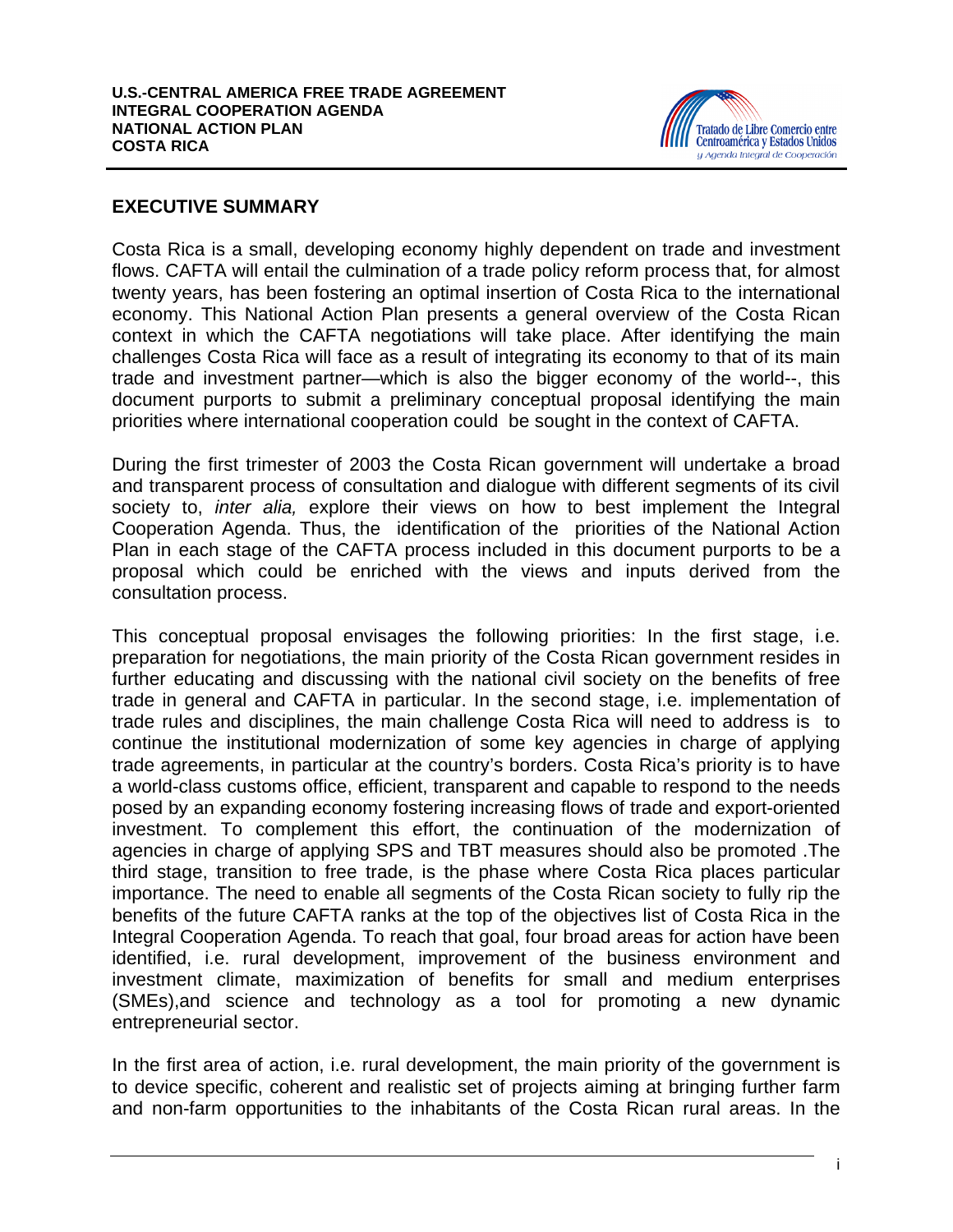

second area of action, i.e., improvement of business environment and investment climate, among the areas requiring immediate attention are the improvement of the country's physical infrastructure (roads, ports, airports, sewage systems, and other public works projects) and the qualitative improvement in the education of the Costa Rican labor force, in particular in fostering English proficiency and computer literacy. Maximization of benefits for small and medium enterprises (SMEs) is the third area of action for the phase of transition to free trade. There is a need to implement effective mechanisms to internationalize Costa Rican SMEs, attempting to enable these enterprises to fully participate from the benefits of free trade and to compete in international markets. Last but not least, the fourth priority action area is the use of science and technology as a tool for promoting a new dynamic entrepreneurial sector. The promotion of the entrepreneurial spirit, the development of new enterprises based on creativity and innovation and the incorporation of information technology in the diverse faces of governmental activity is fundamental for the present and future development of Costa Rica.

This action plan does not purport to be a definitive document. Rather, the intention is to serve as an initial guidance in order to identify possible areas of cooperation, keeping in mind that some key priority areas may need further specification, and particular priorities may emerge as the national context constantly changes. Furthermore, being one of the oldest democracies in the Western Hemisphere, the Costa Rican government considers that a National Action Plan to implement the Integral Cooperation Agenda should also take into consideration the views, inputs and contributions of several sectors of the Costa Rican society, including producers, consumers, workers, students and in general the broadest segments of its population. Thus, during the first trimester of 2003 the Costa Rican government will undertake a broad and transparent process of consultation and dialogue with different segments of its civil society to also explore their views on how to best implement the Integral Cooperation Agenda.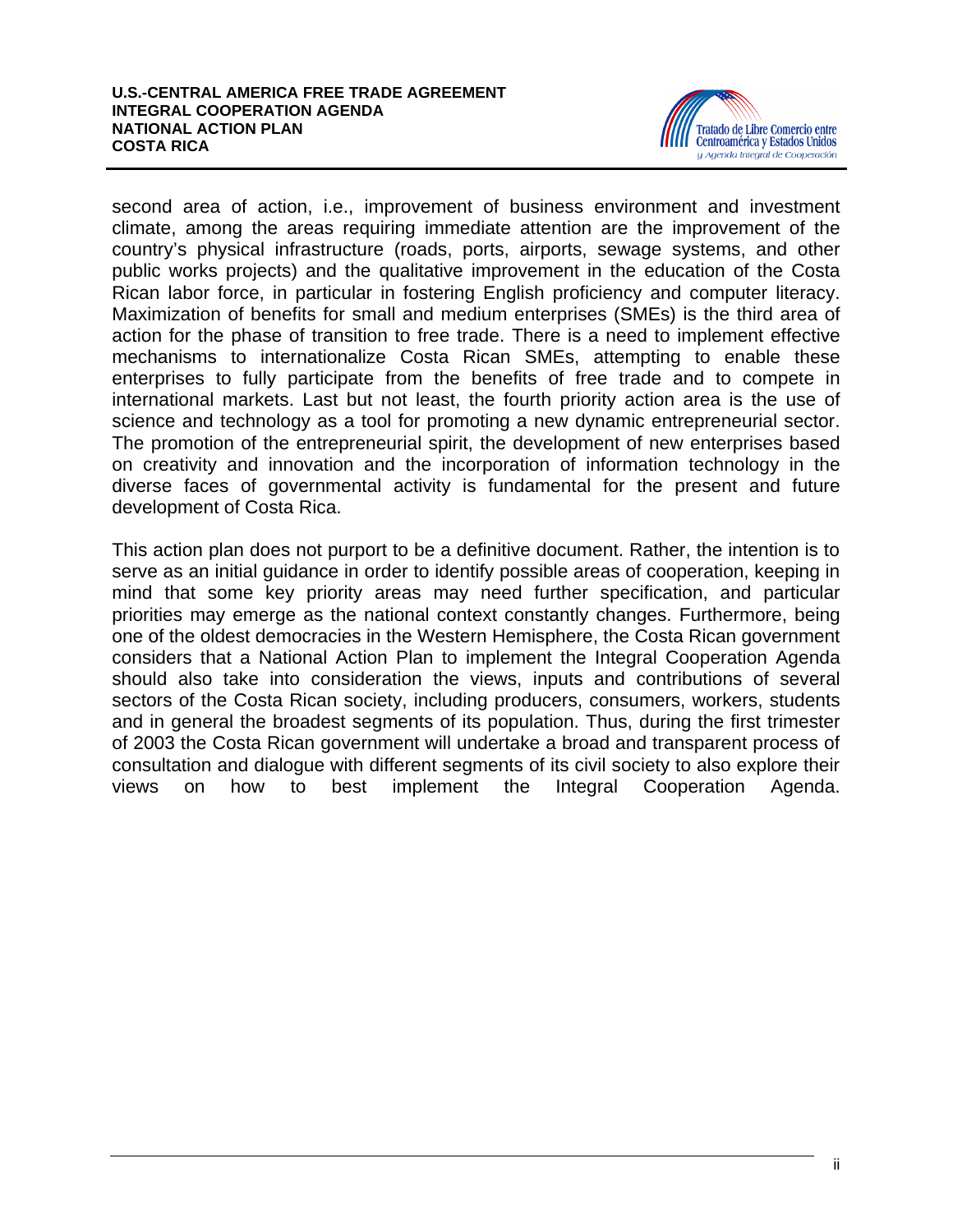

### **PART 1. INTRODUCTION**

Costa Rica is a small developing economy located in Central America. It is the oldest democracy in Latin America, and it is the only country in the world where more than a half century ago, the army was abolished by national consensus. With a population of approximately 4 million, in 2001, Costa Rica had a gross domestic product ("GDP") of US\$ 16,360.0 million, and its GDP per capita was approximately US\$ 4,060.2. Over the past five decades, the Government has invested significant resources in health care and education. Costa Rica hosts a large diversity of animal and plant species, and approximately one quarter of its territory consists of public or private reserves dedicated to environmental conservation and preservation of this biological diversity.

Historically, the Costa Rican economy has relied on agricultural production for export. The production and export of coffee, and, subsequently, bananas, drove economic growth in Costa Rica through the 1960s. In the 1960s, Costa Rica's import substitution industrialization strategy created the conditions for an industrial manufacturing sector oriented toward the production of consumer products for the domestic market. This industrial process generated significant economic growth, permitting the modernization of the economy, and created the conditions for significant improvements in Government-provided social services as well as in income levels of the population. Nonetheless, the dependence of the domestic industrial manufacturing sector on imported primary materials and the relatively small size of the Central American market, together with the growing public external debt, became the main weaknesses of this economic model.

The economic crisis experienced during the early 1980s demonstrated the weaknesses of the import substitution industrialization model for development. The magnitude of the economic imbalance registered between 1981 and 1982 led to the implementation of a successful stabilization program by the Government, which reduced the rate of inflation from more than 80.0% in 1982 to 10.7% in 1983. During the latter half of the 1980s, the Government implemented structural adjustment programs under the auspices of the World Bank and the Intera-American Development Bank (IDB). These structural adjustment programs aimed to liberalize the Costa Rican economy by reducing protective trade barriers, creating incentives for the export of non-traditional products, and reforming the financial system and public sector.

Since the mid-1980s, Costa Rica has expanded its economic activity from its historical dependence on the production of agricultural goods for export. It has sought to diversify its exports, attract investment in high-value-added manufacturing, and promote tourism based primarily on the country's environmental diversity. During the late 1980s and early 1990s, Costa Rica undertook certain structural reforms, primarily (i) the liberalization of trade, capital flows, and the foreign exchange market; (ii) the development of a dynamic non-traditional export sector; and (iii) reforms in the financial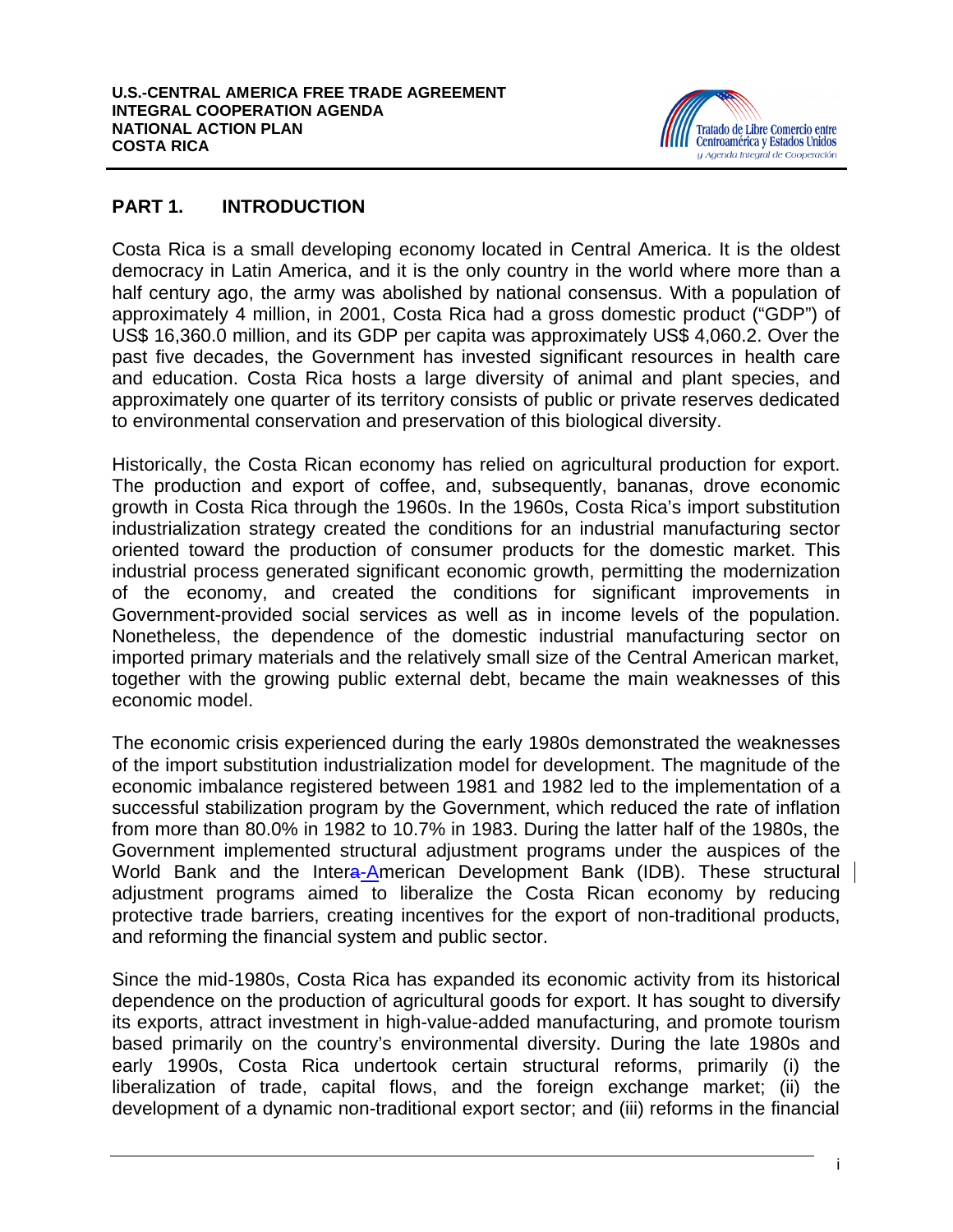

sector. During the same period, Costa Rica suffered from a persistent Government fiscal deficit which led the Central Bank to adopt restrictive monetary policies in order to maintain the internal and external stability of the economy. The issuance of domestic debt to finance the Government fiscal deficit generally led to increased domestic interest rates, hindering private investment.

The negotiation of the U.S.-Central America Free Trade Agreement (CAFTA) will represent the culmination of a trade policy process that for almost twenty years has been fostering an optimal insertion of Costa Rica to the international economy. From a broader macroeconomic perspective, the negotiation of CAFTA will also be a cornerstone in the consolidation of the process of economic reform initiated in the 1980s. The gradual integration of Costa Rica to the bigger and most advanced economy in the planet, that in turn represents –by far— not only the most important market for Costa Rican exports but also the main source of its imports, foreign direct investment (FDI) and technology will definitively bring the opportunity for the country to fully profit from the benefits entailed by free trade. However, at the same time, such challenge may seem overwhelming for an economy the dimensions of which are equivalent to the smallest states of the American Union.

The negotiations of CAFTA will also have a social and political dimension. They will enable the inhabitants of Costa Ricans to accede into real opportunities for better standards of living, not only for themselves, but also for future generations. The possibilities of getting jobs in increasingly technologically advanced businesses, in either the manufacturing, agriculture or services sector is one of the opportunities that the process of integration of Costa Rica with the U.S. economy could bring.

To rip the benefits of free trade and economic integration, at least in the case of a small, developing economy like Costa Rica requires, however, an integrated approach. The condition of being a developing economy clearly evidences the existence of a series of development bottlenecks and distortions which for decades have impeded Costa Rica to reach the economic performance of industrial countries. The solution of these obstacles for development is clearly a national responsibility. The government, entrepreneurs, workers, professionals and in general all civil society must work in a joint effort to enable Costa Rica to pass to the league of developed nations. However, in this process, international cooperation can play a key role enabling national actors to pursue this goal.

The preliminary identification of possible areas for trade-related capacity building is the main objective of this document. It purports to provide a preliminary and general contextual overview of the diverse areas where international cooperation could play a significant role complementing national efforts and policies geared at promoting better standards of living for all the inhabitants of Costa Rica.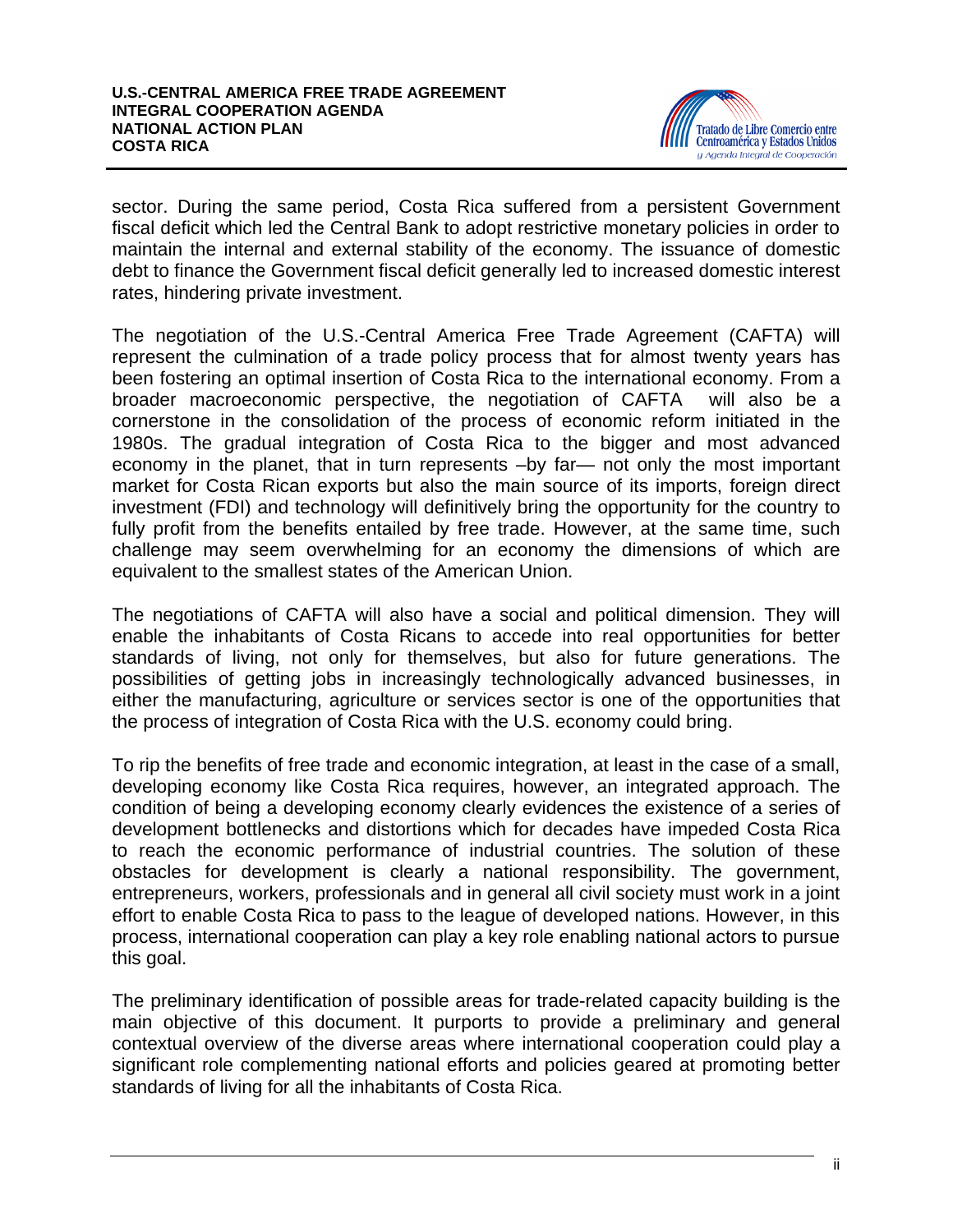

The document is divided in three additional sections. Part 2 focuses on the description and a brief analysis of the legal, economic and political context in which the Agenda for Integral Cooperation has been launched. This Part purports to identify the main challenges Costa Rica will need to face in the three main phases of the process of the integration derived as a result of the negotiation of CAFTA, i.e. (i) preparation for the negotiations, (ii) implementation of the trade agreement, and (iii) transition to free trade.

Part 3 contains a schematic identification of the main areas in which international cooperation is being sought. Part 4 contains the conclusions of the document, and attempts to present a broad overview of the whole strategy underlying the National Action Plan. In addition, this part briefly summarizes the main priorities Costa Rica is pursuing in each of the three phases of the negotiation process referred to above.

This action plan does not purport to be a definitive document. Rather, the intention is to serve as an initial guidance in order to identify possible areas of cooperation, keeping in mind that some key priority areas may need further specification, and particular priorities may emerge as the national context constantly changes. Furthermore, being one of the oldest democracies in the Western Hemisphere, the Costa Rican government considers that a National Action Plan to implement the Integral Cooperation Agenda should also take into consideration the views, inputs and contributions of several sectors of the Costa Rican society, including producers, consumers, workers, students and in general the broadest segments of its population. Thus, during the first trimester of 2003 the Costa Rican government will undertake a broad and transparent process of consultation and dialogue with different segments of its civil society to also explore their views on how to best implement the Integral Cooperation Agenda.

As it is clearly stated in Part 4, Costa Rica's strategy for cooperation places particular emphasis on the third phase of the U.S.-Central American economic integration process, that is, the transition to free trade. Thus, most of the core priorities of Costa Rica in this National Action Plan are concentrated in that phase. The need to enable all segments of the Costa Rican society to fully rip the benefits of the future CAFTA ranks at the top of the objectives list for Costa Rica in this process. To reach that goal, four broad areas for action have been identified, i.e. rural development, improvement of the business environment and investment climate, maximization of benefits for small and medium enterprises (SMEs), and science and technology as a tool for promoting a new dynamic entrepreneurial sector. This National Action Plan contains a preliminary identification of some concrete cooperation steps which could be taken in each of these four areas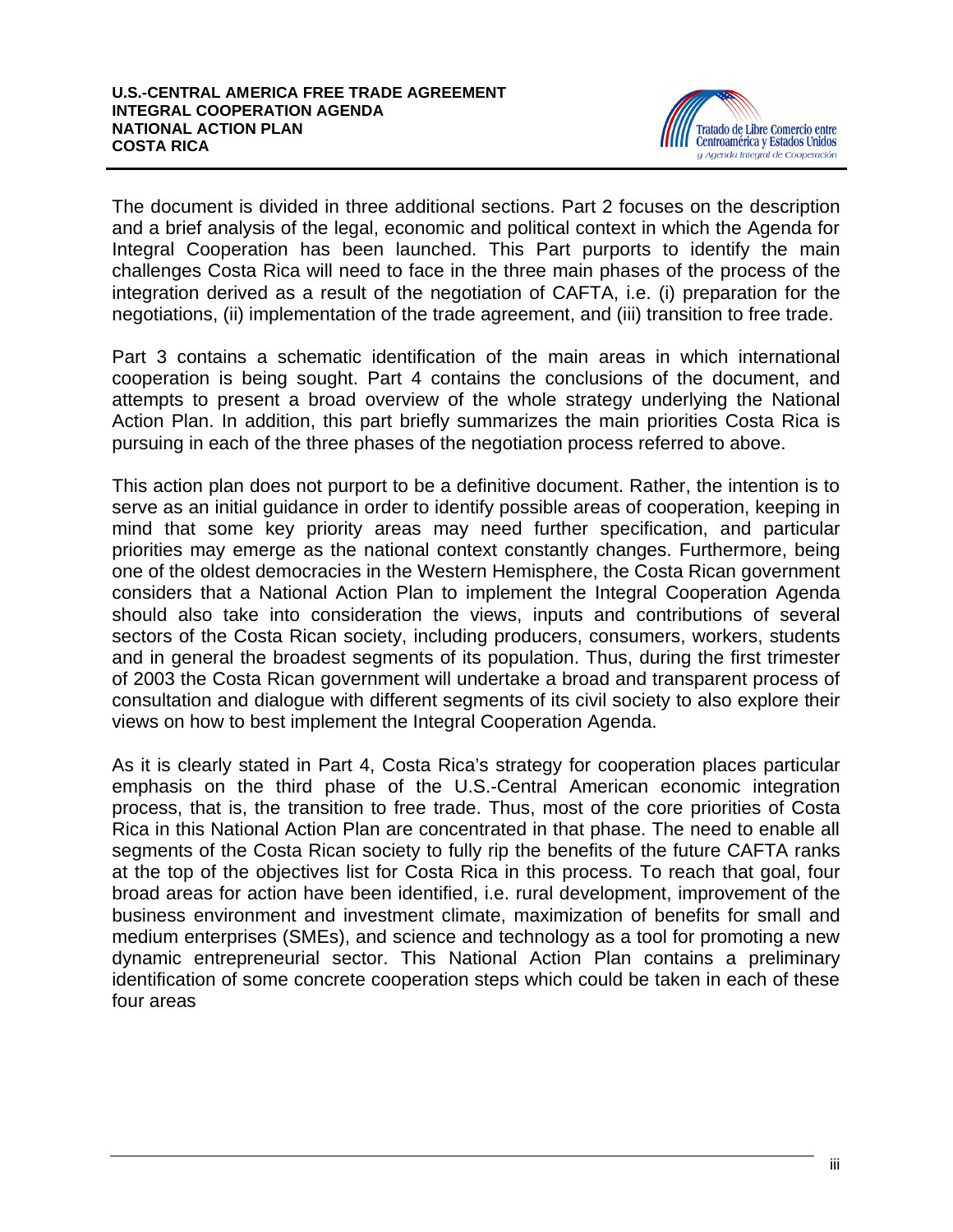

# **PART 2. BACKGROUND AND NATIONAL CONTEXT**

#### **2.1 Organizational structure**

By Costa Rican law, the Ministry of Foreign Trade (Ministerio de Comercio Exterior, "COMEX") is the entity in charge of designing, directing and implementing –in consultation with other Ministries and public agencies– the international trade and investment policy in the country. COMEX is a relatively new institution<sup>1</sup>. Established as a part of the market-oriented reforms implemented in Costa Rica since the mid 1980s, COMEX's main role has been, in the external front, to foster the opening of international markets for Costa Rican exports and services, as well as to promote international legal regimes capable of enhancing the predictability and certainty international trade and investment flows require for their development. In the domestic front, COMEX's main role has been to work together with other Ministries and public and private institutions in order to continue the process of economic reform required to achieve an adequate insertion of Costa Rica into the international economy.

COMEX has been successful in articulating a series of mechanisms to ensure that other public agencies, as well as the private sector, participate in the negotiations of the various international trade agreements. Thus, the preparation and execution of international trade negotiations are fronts in which Costa Rica has made a significant progress, and such achievements explain, to a great extent the leadership the country has maintained in different international trade fora such as the FTAA and the WTO during the last decade. $2$ 

While the negotiation of international trade rules and disciplines is usually easier to coordinate, as the ultimate responsibility of conducting the process falls under the direction of a single institution –COMEX in the case of Costa Rica— in most countries reaching an effective implementation of those rules poses a more difficult challenge. Indeed, trade rules and disciplines touch upon a myriad of subject matters, and consequently, the application of those rules entails the involvement of numerous public

 $\overline{a}$ <sup>1</sup> COMEX was originally established in 1986 as a Ministry, however, it was not until 1996 when the institutionalization of COMEX was completed with the enactment of the Law creating the Ministry of Foreign Trade and the Costa Rican Foreign Trade Corporation ("PROCOMER").

<sup>2</sup> In addition to its membership in the Central American Common Market and the WTO, during the last decade Costa Rica has negotiated several free trade agreements. Costa Rica was the first Latin American country that negotiated a NAFTA-like agreement with Mexico in 1994. Other NAFTA-like FTAs have been negotiated with Chile, Dominican Republic, and most recently with Canada and Trinidad Tobago (currently under expansion to the rest of CARICOM). Further, Costa Rica is one of the only three countries in the Hemisphere that has continuously chaired a working group and a negotiating group since the launch of the FTAA process in 1995.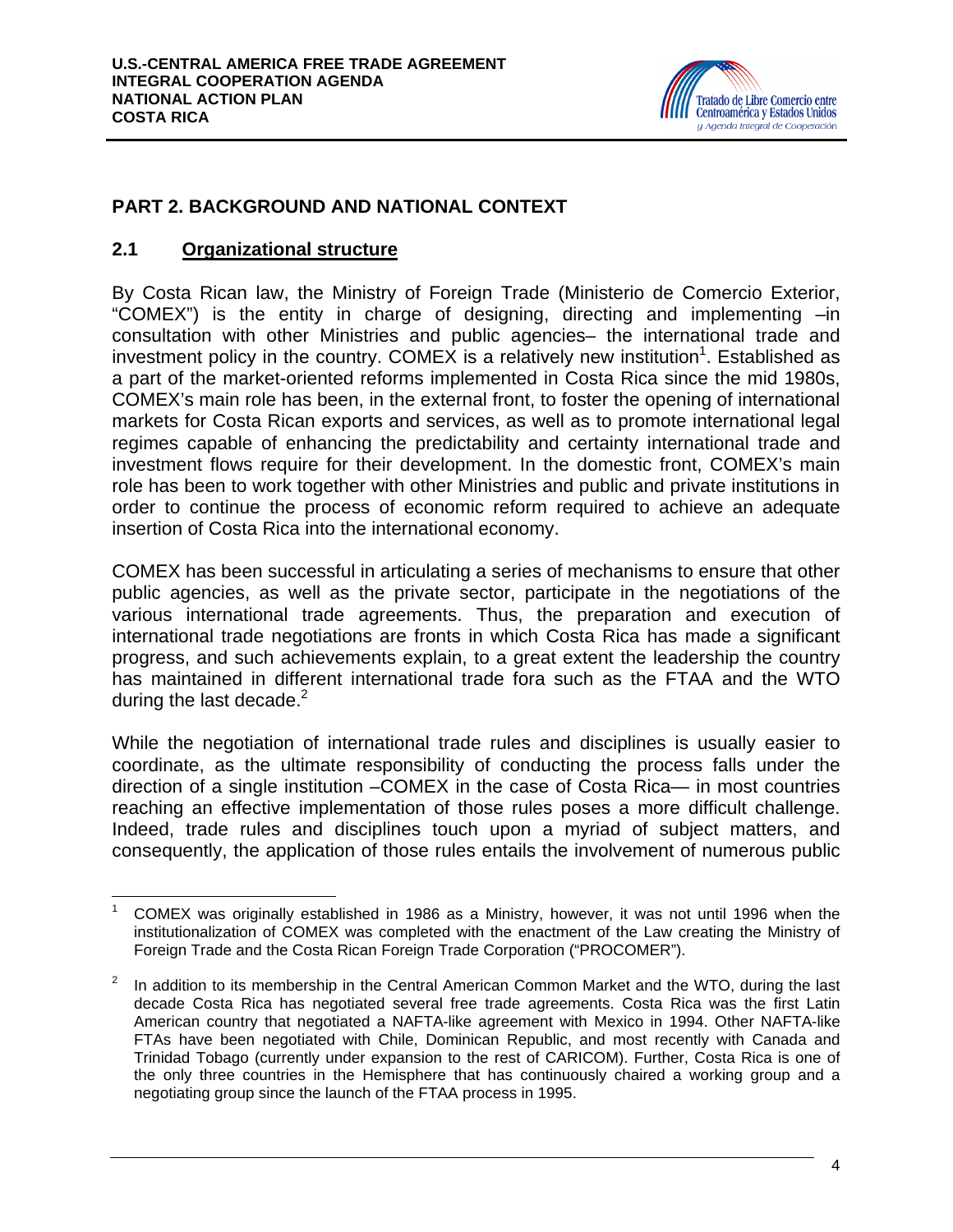

agencies. A successful implementation of a trade agreement requires each one of those agencies to fully understand and perform their respective responsibilities.

 In the case of Costa Rica, the institutions that are more often involved in the application of international trade agreements are the following:

- Customs Service (which is under the aegis of the Ministry of Finance)
- Ministry of Economy, Industry, and Commerce (MEIC)
- Ministry of Agriculture (MAG)
- Costa Rica Foreign Trade Corporation (PROCOMER)
- Costa Rican Investment Board (CINDE)
- Ministry of Health
- General Auditor Office of the Republic (CGR)
- Ministry of Justice

### **2.2 Challenges preparing the negotiation**

As was mentioned in section 2.1.above, COMEX is the main agency responsible for negotiating and supervising the implementation of international trade agreements in Costa Rica. With less than 50 employees in the whole Ministry –including administrative support– COMEX is probably the less bureaucratic Ministry of the country and at the same time, among the most efficient. This factor has enabled COMEX to attract and build a capable team of professionals interested in being involved in international trade matters.

In COMEX, the professionals directly involved in the negotiation of international trade agreements, who comprise a team of approximately 25 people, fall within two broad categories. First, there is a small number of professionals, mostly economists and lawyers, who in addition to their first university degree have had the opportunity to obtain post-graduate education in major universities in the United States and Europe. These professionals are usually responsible for major trade policy issues, and are assisted by younger officials, who in most of the cases have recently graduated from university and consequently, have had lesser exposure to the practice of international trade law and policy. The latter are the main beneficiaries of the courses offered as part of international technical assistance programs. These professionals tend to attend courses, seminars, and workshops focused on basic concepts and features of international trade agreements. Senior officials participate less in technical assistance activities, the exception being seminars or symposia addressing current juncture issues of general interest being addressed in any of the international trade fora (such as ecommerce, biotechnology, etc).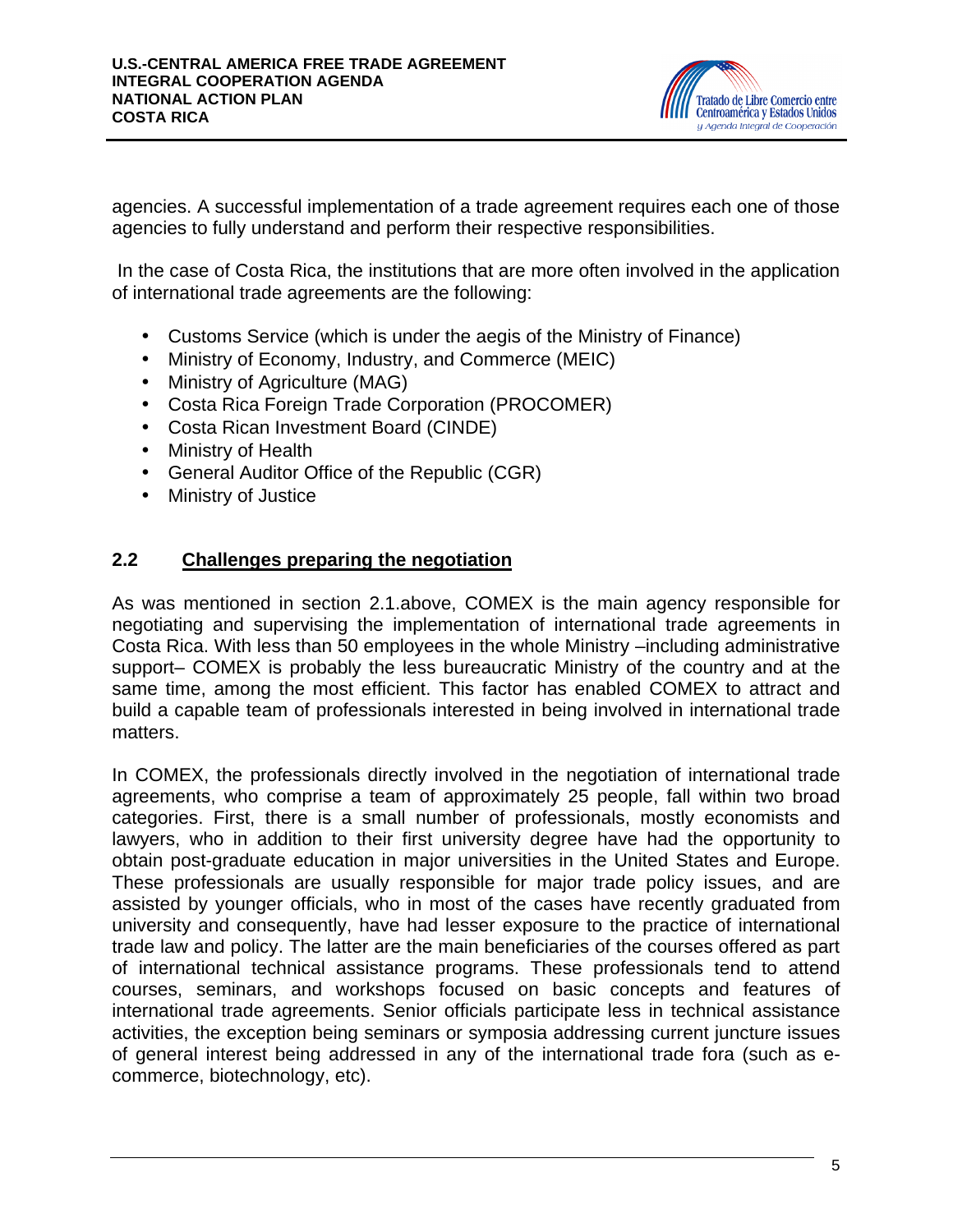

In any case, the CAFTA negotiations will not be the first negotiation exercise for the team of professionals working at COMEX. Significant experience has been gained as most of negotiators have participated in multiple negotiation processes, among them, the negotiations of other free trade agreements with Mexico, Chile, Dominican Republic, and Canada. Within this context, the challenges for COMEX in preparing the negotiations do not lie in strengthening the capacities of its team of negotiators but rather elsewhere.

In the phase of preparation for negotiations, the main task COMEX needs to undertake is to foster and deepen a broad, open, and transparent dialogue with the Costa Rican civil society to discuss the benefits of negotiating CAFTA on an objective and wellinformed basis. Costa Rica is one of the oldest democracies in the Western Hemisphere. Given the great importance of CAFTA for Costa Rica's development, it is paramount that such initiative be fully understood by the broadest segments of the national population in order to ensure not only its Congressional approval, but also to positively engage broad segments of the civil society in taking advantage of the opportunities that CAFTA will entail for them.

# **2.3 Challenges of implementation of international disciplines**

During the last decade, Costa Rica has undertaken a process of deep institutional modernization, and although significant accomplishments have been reached, the process has not yet been completed. Thus, a comprehensive National Action Plan should also take into consideration the need to continue with the process of modernization of diverse agencies in charge of implementing international trade rules and disciplines. To count with a world-class customs office ranks at the top of the priorities in this stage. However, there are also other areas where international cooperation could be useful . In particular, in the following areas:

- Sanitary and Phytosanitary Measures
- Technical Standards and Metrology
- Simplification of procedures
- Consumer rights protection
- Trade remedies
- Statistical data

# **2.4 Challenges for Transition to Free Trade**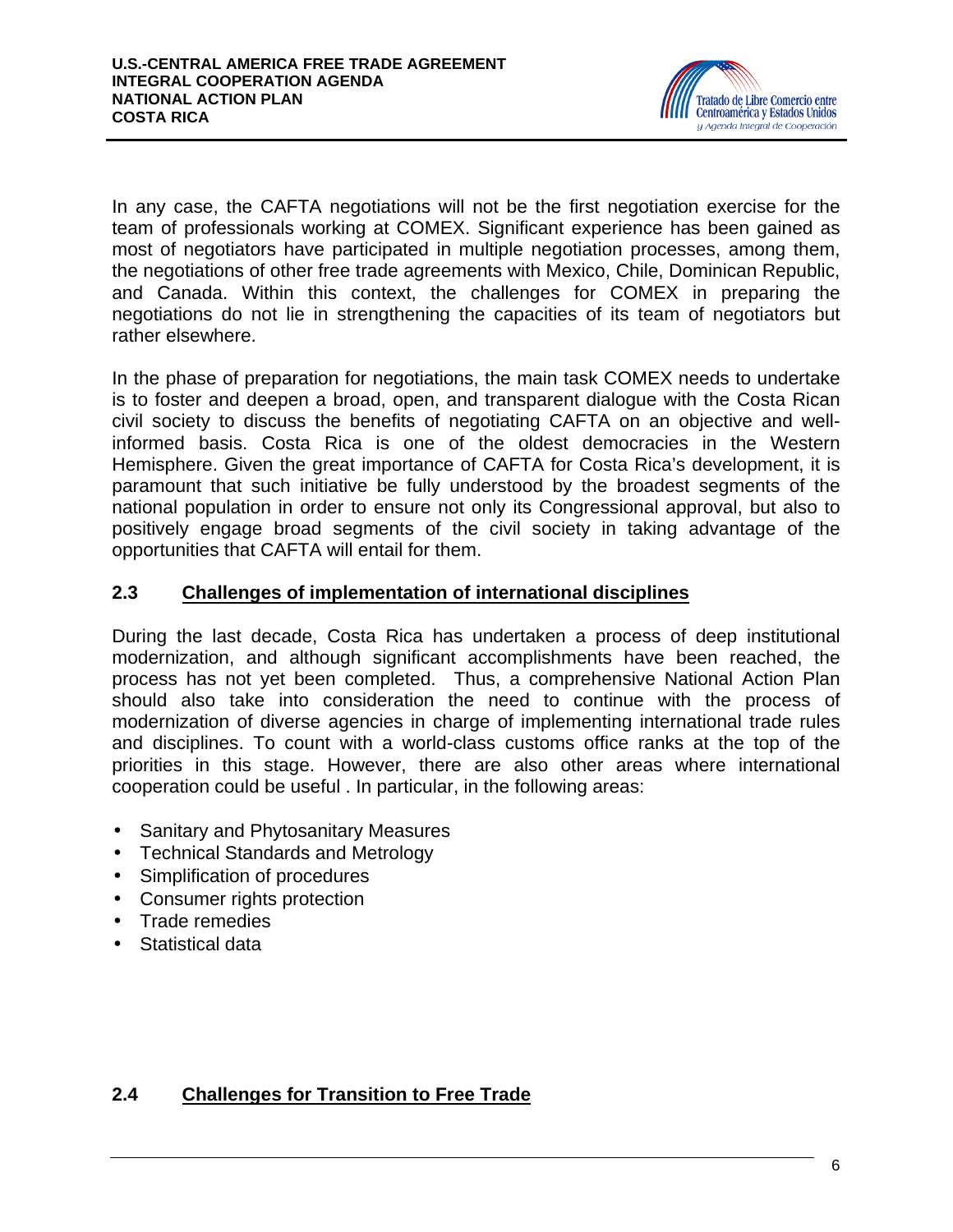

# **2.4.1 Rural Development**

As in many developing countries, one of the main challenges Costa Rica faces in its process of economic development is to make the benefits of a more open and modern economy reach the rural population. Living conditions in rural areas have traditionally been closely linked with the state of agricultural activities, which tend to represent the main source of income to rural households. Living conditions in rural communities have also been traditionally affected by the level of reach of the State in providing basic services, such as potable water, electricity, telecommunications, healthcare and basic education to a population which is geographically dispersed, and consequently less organized. Within this context, living conditions in rural communities, especially those geographically remote from bigger urban centers have tended to be fall below national standards. Indeed, in Costa Rica, the incidence of poverty is higher on isolated rural areas, in particular in the North Pacific and South Pacific regions, as well as in the North part of the country, where the percentages of poor households reached extremely high levels<sup>3</sup>, well beyond the poverty levels in the metropolitan area and the national average.<sup>4</sup>

Thus, the success of the process of market-oriented reform in Costa Rica depends, to a great extent, in incorporating the rural communities to the wave of economic modernization of the rest of the country. To strengthen and diversify the sources of income of rural households, and to improve the basic infrastructure and access of technology in the rural area are two needs that require urgent attention in Costa Rica. The primary sector (agriculture, forestry and fishing) is the third largest sector of Costa Rica's economy. In the year 2000, the sector generated approximately 10.6% of real GDP and accounted for approximately 18.1% of total exports and approximately 15% of domestic employment. These figures evidence the significant weight of the primary sector not only in Costa Rica's economy but also in the country's socio-economic structure and stability.

To a great extent, Costa Rica has been successful incorporating some agricultural segments into the international economy. In fact, during the last 11 years, Costa Rica has maintained a surplus trade balance with respect to agricultural products. Costa Rica's principal cash crops are bananas, coffee and sugar cane, the majority of which are grown for export. In addition, the country has been able to diversify its agricultural export supply, and non-traditional agricultural exports, such as pineapples, tuna, mangoes, ornamental plants among others, have expanded considerably during the last

 $\frac{1}{3}$ 36.3%, 35.3% and 30.1% respectively. Source: Estado de la Nacion 2000.

<sup>4</sup> 15.8% and 21.1% respectively, Source: Estado de la Nacion, 2000.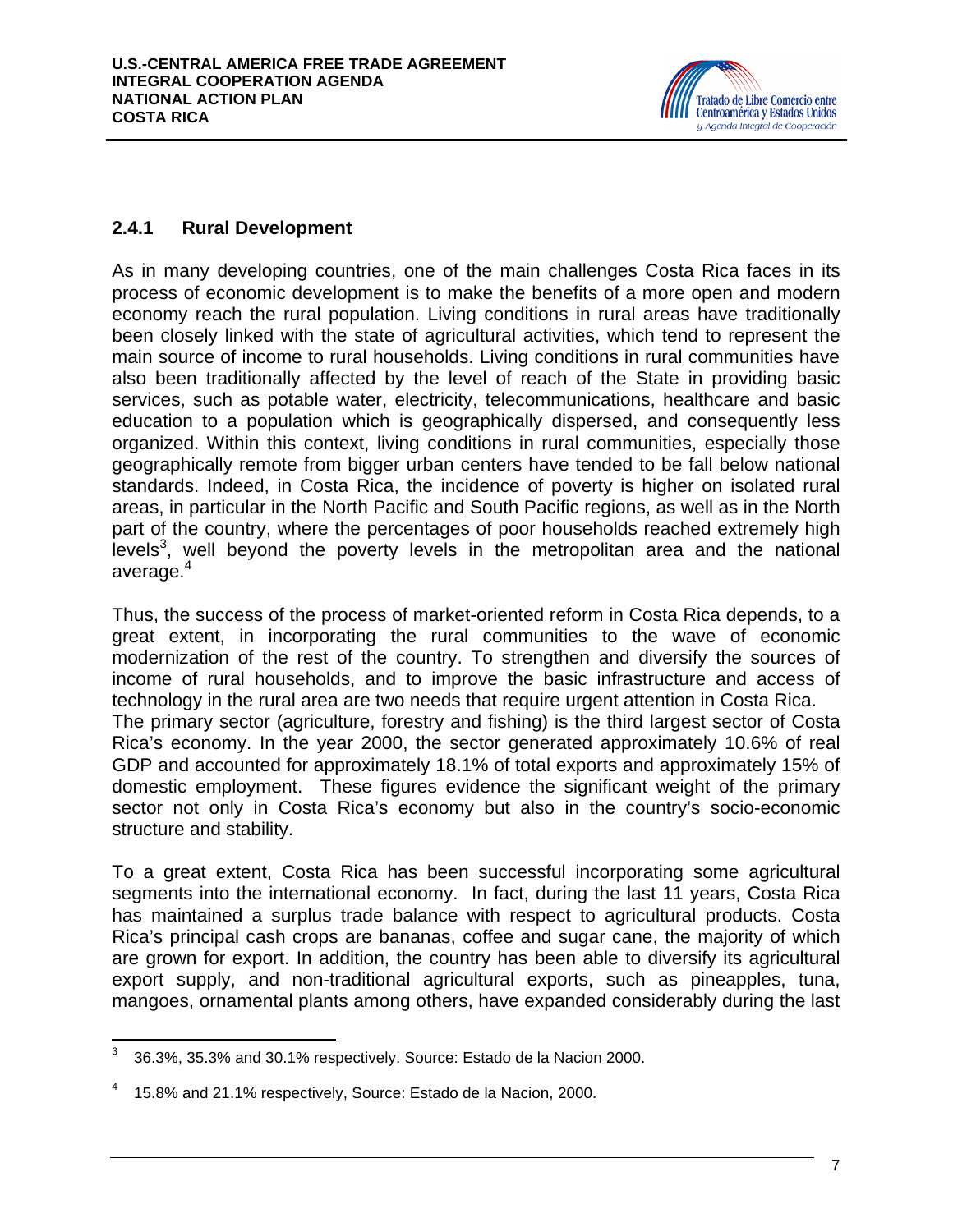

decade. However, despite these positive results, a significant part or the agriculture in Costa Rica is facing difficult times.

The primary sector in Costa Rica is heterogeneous, and consequently, the critical situation currently affecting this segment of the economy cannot be explained by a single set of variables. The causes of the difficult current context vary along different sub-sectors. The difficult times through which the diverse kinds of agricultural activities are currently passing through have multiple dimensions. There is a social dimension, where the high levels of poverty among rural and agricultural households raise questions of equity and efficiency. There is an economic dimension, with serious problems of profitability. And there is an environmental dimension, where the pressure over some natural resources has overtaken the ability to properly administer them, entailing serious problems in use of soils, protection to hydro and forestry resources and management of industrial waste, among others.

There is a need to stimulate both farm and non-farm income growth in the rural economy. Broadening opportunity and fostering sustainable improvement in livelihoods (income) of the poor require diversification of agriculture and out of agriculture to reduce over-reliance on traditional crops, the prices of which are highly volatile and face increasing competition in both domestic and international markets. It is important to promote higher-value niche crops and value-added agricultural products. Recognizing that rural households, with scarce assets, strategically pursue diverse sources of income --including migration of family labor to urban jobs-- it is also important to keep agricultural investments within a broader rural enterprise approach that taps Costa Rica's potential for eco-tourism, aquaculture, certified timber and other forest products, artisan crafts and rural services.

To take advantage of farm and non-farm opportunities, rural farmers and entrepreneurs need market information, business development skills, quality assurance, reduced transactional constraints, and access to requisite assets. The menu of activities to pursue to foster rural development and poverty alleviation includes, *inter alia*, the following areas:

- Business development and market access services, e.g. assistance with entrepreneurial and technical skills, including those related to applications of science and technology such as biotech, market information, export promotion, quality and consistency of supply, e-commerce and other technological applications.
- Competitiveness activities, e.g. cluster development, competitiveness councils, and workforce development strategies.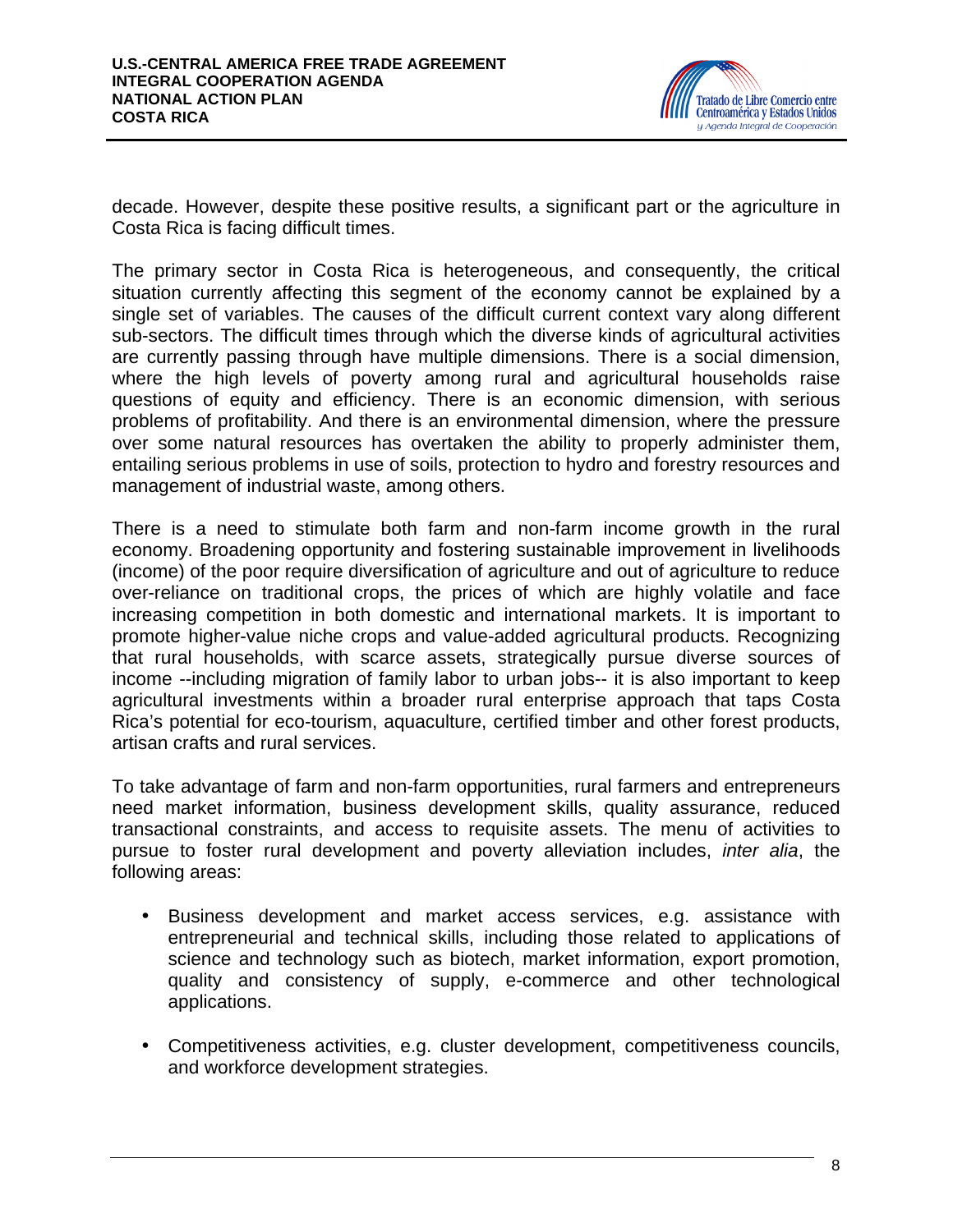

- Innovative financial services, e.g. venture capital, small and micro-scale rural finance, savings mobilization, and remittances.
- Improvement of infrastructure, in particular the rural road network --including pragmatic solutions to ensure its sustainable maintenance—and increased access to basic information technology.
- Sustainable development programs, including assistance to foster the use of clean production techniques and technology, modern means to handle waste, management skills to foster a rational and sustainable use of available resources.
- Social programs, including initiatives aimed at poverty alleviation.
- Programs designed to promote gender equality in rural households and culture.

These types of competitiveness enhancing measures need to be packaged together around needs of a particular commodity or across a secondary-city corridor where both poverty and economic opportunity co-exist. Further any cooperation effort should be linked with governance or education activities, e.g. information networks or municipal development. Further, these activities need to complement existing or future cooperation initiatives aimed at improving off-farm infrastructure, market town development or community economic development.

### **2.4.2 Improvement of Business Environment and Investment Climate (Systemic Competitiveness)**

Since the mid 1980s, Costa Rican economic policies have been oriented towards fostering an optimal insertion of the country into international markets. Despite representing the success story of a small economy being able to increase and diversify its exports and to attract significant FDI inflows, the process of efficiently inserting the Costa Rican economy into the world market is still an unfinished task. Costa Ricans will have to face key challenges to enable their economy to reach the competitiveness required to ensure in the long term better standards of living for all its inhabitants.

At the beginning of the 1980s, when the debt crisis evidenced the limitations of the import substitution industrialization (ISI) model, Costa Rica opted for an export-led development strategy, based on the increase and diversification of its export supply. As a result of this policy paradigm Costa Rica not only implemented a trade liberalization program –which to a great extent covered the manufacturing and agricultural sector, not so much the services sector— but also became more assertive in penetrating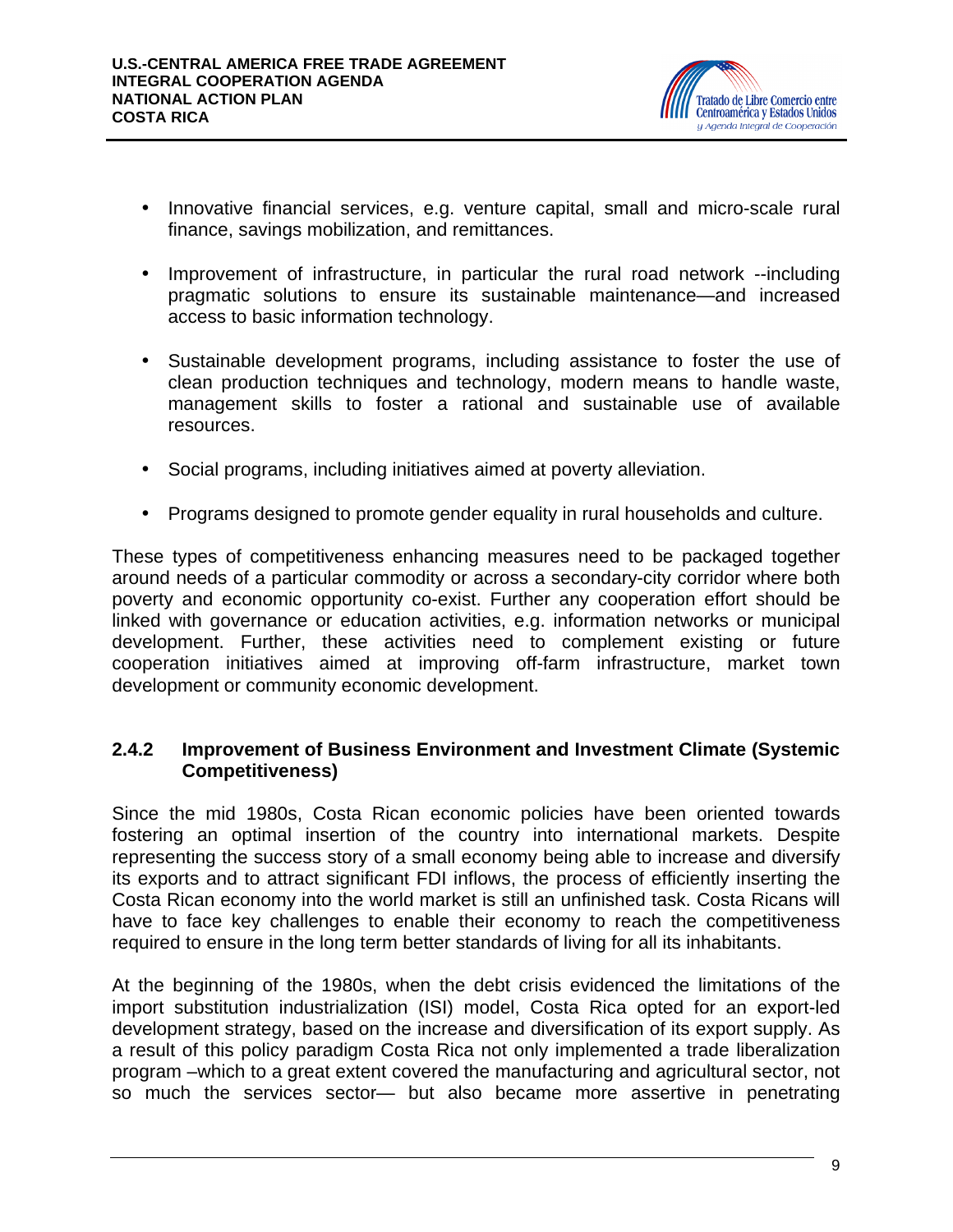

international markets. The strategy aimed to diversify Costa Rica's export supply away from its traditional export commodities, i.e. coffee, bananas and beef. For that purpose, several programs including tariff and other fiscal concessions lured business towards non-traditional export activities such as manufacturing.

In terms of export growth and diversification, these policies succeeded. Indeed, during the 1990s, the Costa Rican export supply experienced a significant change in its structure, which has been mainly reflected in the considerable share manufacturing exports and trade in services have gained within total exports, gradually decreasing the dependence of Costa Rica's economy on traditional export commodities. The diversification in the Costa Rican export supply is owed in a significant part to the impressive growth of manufacturing exports. This growth is in turn owed in part to the production of foreign enterprises that have integrated their Costa Rican plants into a broader network of international production.

A new synergy between trade and investment has emerged as two complementing modes to service a particular market. Indeed, the bulk of FDI flowing into Costa Rica is originated in the United States, it is export-oriented –mainly to the U.S. market— and flows towards the manufacturing sector. In other words, the bulk of FDI flowing into Costa Rica is then U.S. efficiency-seeking FDI that has found in the internationalization of production the best strategy to service its own domestic market. U.S. enterprises have then articulated an international production system in which Costa Rica is gradually becoming integrated, thanks to the market-access concessions the latter has enjoyed under the U.S. Caribbean Basin Initiative. This phenomenon also explains the concentration of U.S. FDI in the manufacturing sector and the significant impact it is having in transforming Costa Rica's export supply, traditionally centered on export commodities, towards manufactures of increasing levels of technology. <sup>5</sup>

The experience of Costa Rica during the last decade clearly illustrates that the future development of the country passes through two main goals. First, to generate the optimal business climate to enable domestic and foreign enterprises to operate competitively in and from the country, leading them to increase exports and consequently to increase flows of domestic and foreign investment into the Costa Rican economy. Second, to generate increasing linkages between foreign investment and the domestic productive sector, enabling the latter to increasingly integrate with the international market.

In the current increasingly competitive and integrated international economy, systems, rather than isolated enterprises, are those competing against each other. Although the

 $\,$  5  $\,$ <sup>5</sup> During the last decade, Costa Rica has managed to attract some of the most important high tech and business companies in the world. That is the case of Intel, Abbott Laboratories, Procter & Gamble.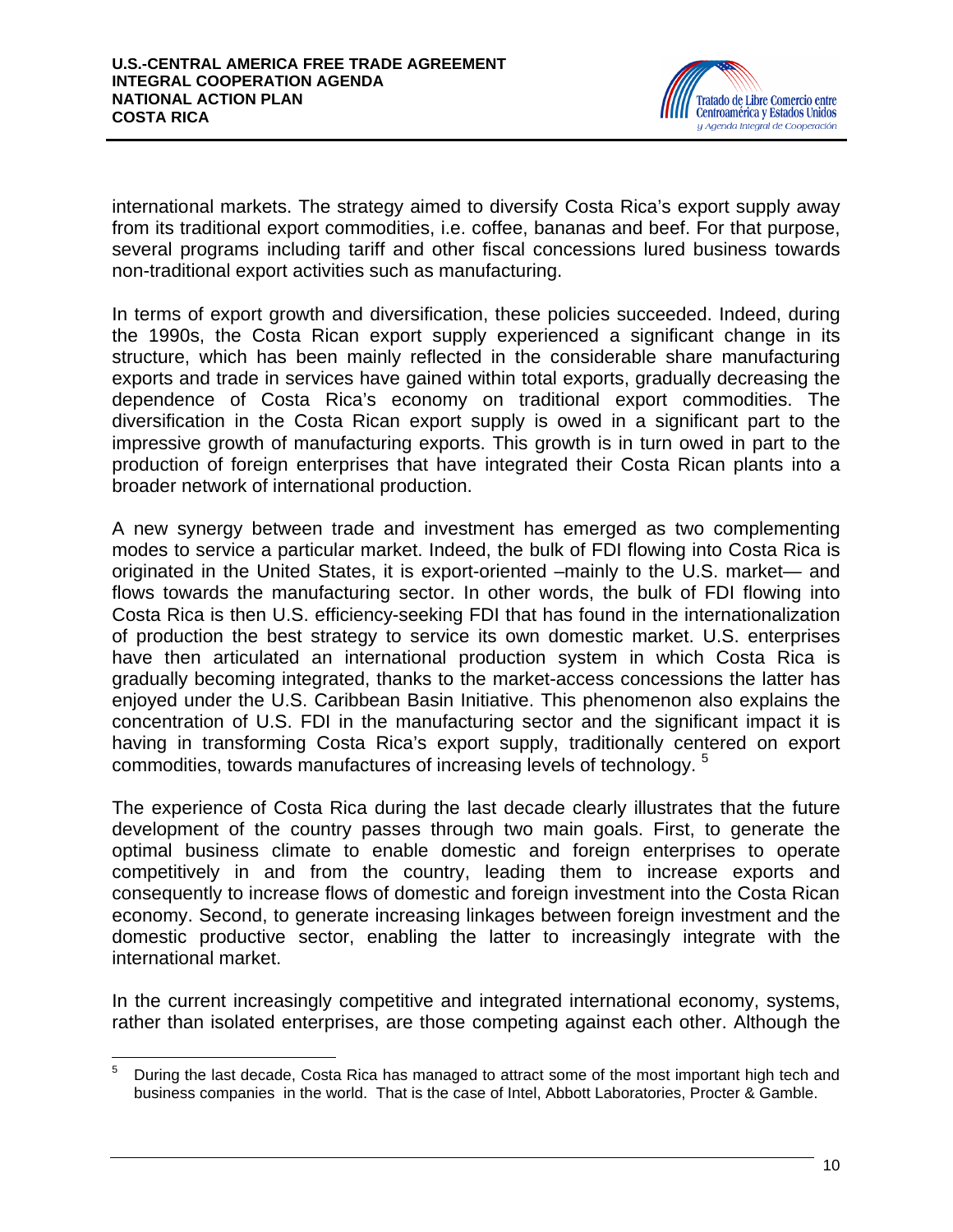

enterprise constitutes the cornerstone for innovation, the latter is closely integrated to a network that includes suppliers of goods and services as well as several systems that have a direct impact on the competitiveness of the business. Thus, the enterprise is increasingly vulnerable to the efficiency of systems such as the financial, educational, technological, energy, transport, telecommunications, among others. In Costa Rica, there is a need to ensure that these systems effectively support the competitiveness of enterprises located in the country .

Among the areas requiring immediate attention are the improvement of the country's physical infrastructure (roads, ports, airports, sewage systems, and other public works projects) and the qualitative improvement in the education of the Costa Rican labor force.

Costa Rica needs an effective and operating system capable of enabling increasing private investment in the reconstruction and expansion of the deteriorated and insufficient physical infrastructure of the country. Since the debt crisis at the beginning of the 1980s, due to fiscal constraints, the capacity of the government to pursue and finance public works decreased significantly. In a country where most physical infrastructure supporting the productive sector remains in the hands of the State<sup>6</sup>, the contraction in public investment meant almost a complete paralysis in infrastructure development for more than a decade. In Costa Rica, public works projects are urgently needed to improve the quality of life for citizens, to increase the competitiveness of the productive sectors and to facilitate the attraction of investment and new technology.

Given the tight budget constraints to finance public investment in the country, promotion of public work concessions has been identified as the means by which these urgent needs can be satisfied. Highways, railroads, seaport terminals, networks of sewer systems and other public works concession projects have been promoted. However, most of these projects remain stuck in the planning phase. More than four years after the Law of Public Works Concessions was passed amidst great enthusiasm and an ambitious list of projects drafted, not a single concession has been awarded at this date.

Some of the factors mentioned and associated with these disappointing results are the following: the inevitable learning curve of public officials and private sector with the new system; various deficiencies in the concessions law and the prevailing view among public officials and public opinion that concessions are seen as public contract and not a true partnership between the public and private sector. Last but not least, another cause that seems to be affecting the proper operation of the concessions law is the profit margin of some of the proposed projects, which may be unattractive. These apparent

<sup>—&</sup>lt;br>6 By Costa Rican Law, seaports, airports, railroads, sewage, water distribution, telecommunications and energy are State monopolies.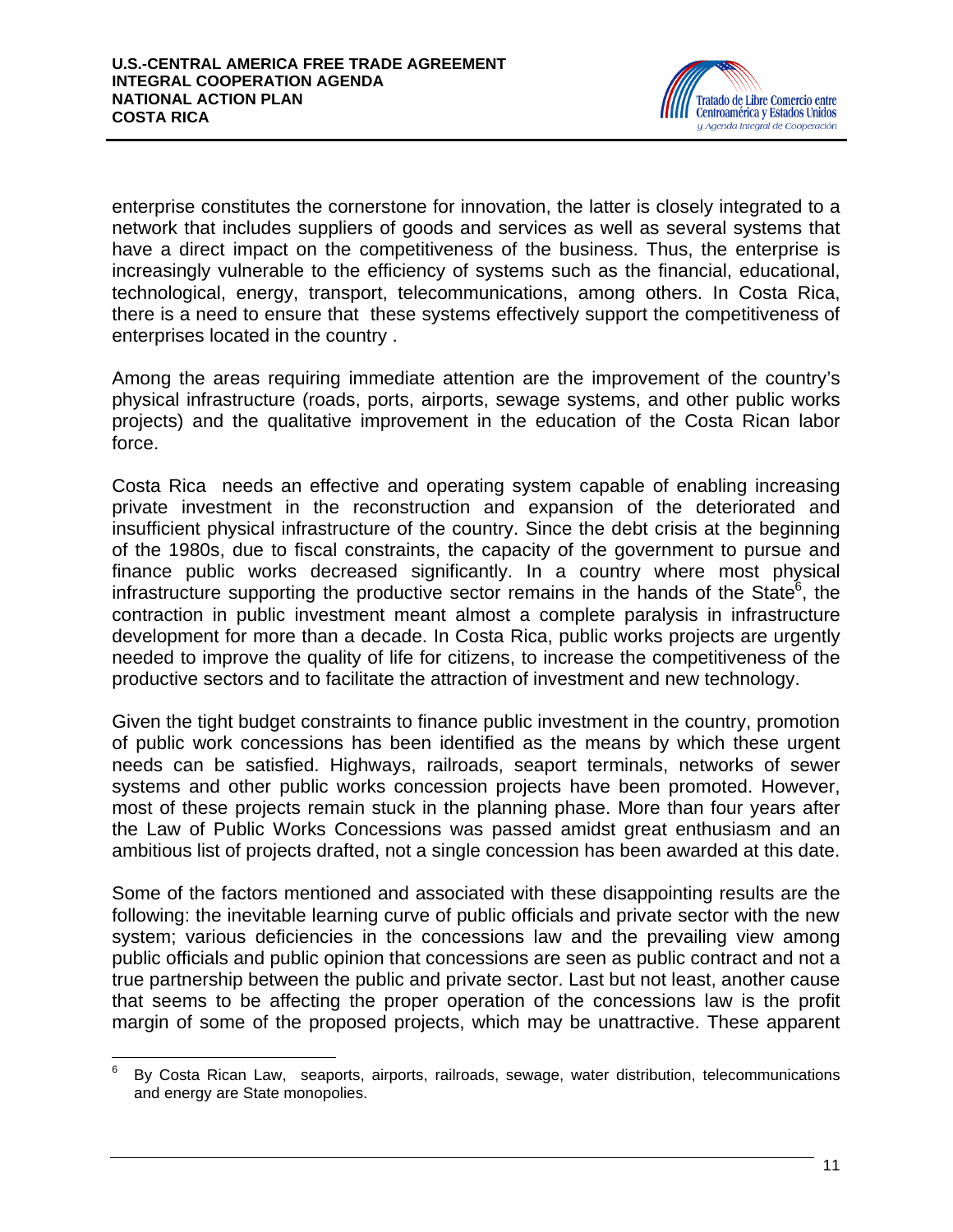

causes should be taken into consideration and solved, once for all, to enable public concessions to flourish in Costa Rica. Thus, the identification of mechanisms to enable this system of adjudication of public contracts to operate efficiently ranks among the most urgent needs the country currently faces in the field of infrastructure development.

Another area where Costa Rica urgently needs to devote attention in order to promote further systemic competitiveness of its economy, is the field of massive education and strengthening the training of its current and future labor force. Despite having one of the highest literacy rates of the Western Hemisphere (95%) given its particular context Costa Rica must reassess its concept of literacy in order to include two urgently needed elements: English proficiency and computer literacy.

For Costa Rica to fully be able to integrate its economy into the international market, its population must undertake a qualitative leap in their education and be able to speak English and be able to manipulate at least the basic information technology skills. These two objectives have gradually become a basic requirement to accede into any kind of professional, technical or even some sophisticated manual jobs. Thus, to provide the majority of the population with this basic skills has become increasingly important, not only as a means to promote better opportunities for all the inhabitants of the country, but also to ensure the competitiveness of the Costa Rican economy as a whole.

# **2.4.3 Maximization of benefits for small and medium enterprises (SMEs)**

Among the 4.842 enterprises that comprise the formal industrial sector in Costa Rica, 95% are small and medium enterprises  $(SMEs)^7$  with less than 100 employees.<sup>8</sup>

 $\overline{a}$ 7 Any discussion involving the reality of small and medium enterprises (SMEs) must start by clarifying the parameters used to consider a particular business as part of this business category. The criteria used for this purpose vary significantly, not only between countries, but also among different institutions in the same country. The chart below illustrates that different definitions used by diverse institutions in Costa Rica. One criticism against the use of this criteria has been that the definition of SMEs must be more dynamic and not be restricted to the number of employees or volume of sales, specially in the context of a dynamic and open economy, where exports can fluctuate and where the criteria used by other countries should also be taken into consideration.

| <b>PRONAPYME</b> | CABEI            | <b>CRIC</b>       | <b>CCSS</b>     |
|------------------|------------------|-------------------|-----------------|
| Micro enterprise | Micro enterprise | Micro enterprise  | Range-based     |
| 1-9 employees    | 1-5 employees    | 1-5 employees     | classification  |
| Small enterprise | Small enterprise | Small enterprise  | 1-4 employees   |
| 10-20 employees  | 6-40 employees   | 6-20 employees    | 5-9 employees   |
|                  |                  |                   | 10-19 employees |
|                  |                  | Medium enterprise | 20-99 employees |
|                  |                  | 21-100 employees  |                 |

PRONAPYME: Programa nacional para la pequeña y mediana empresa, Program for SMEs.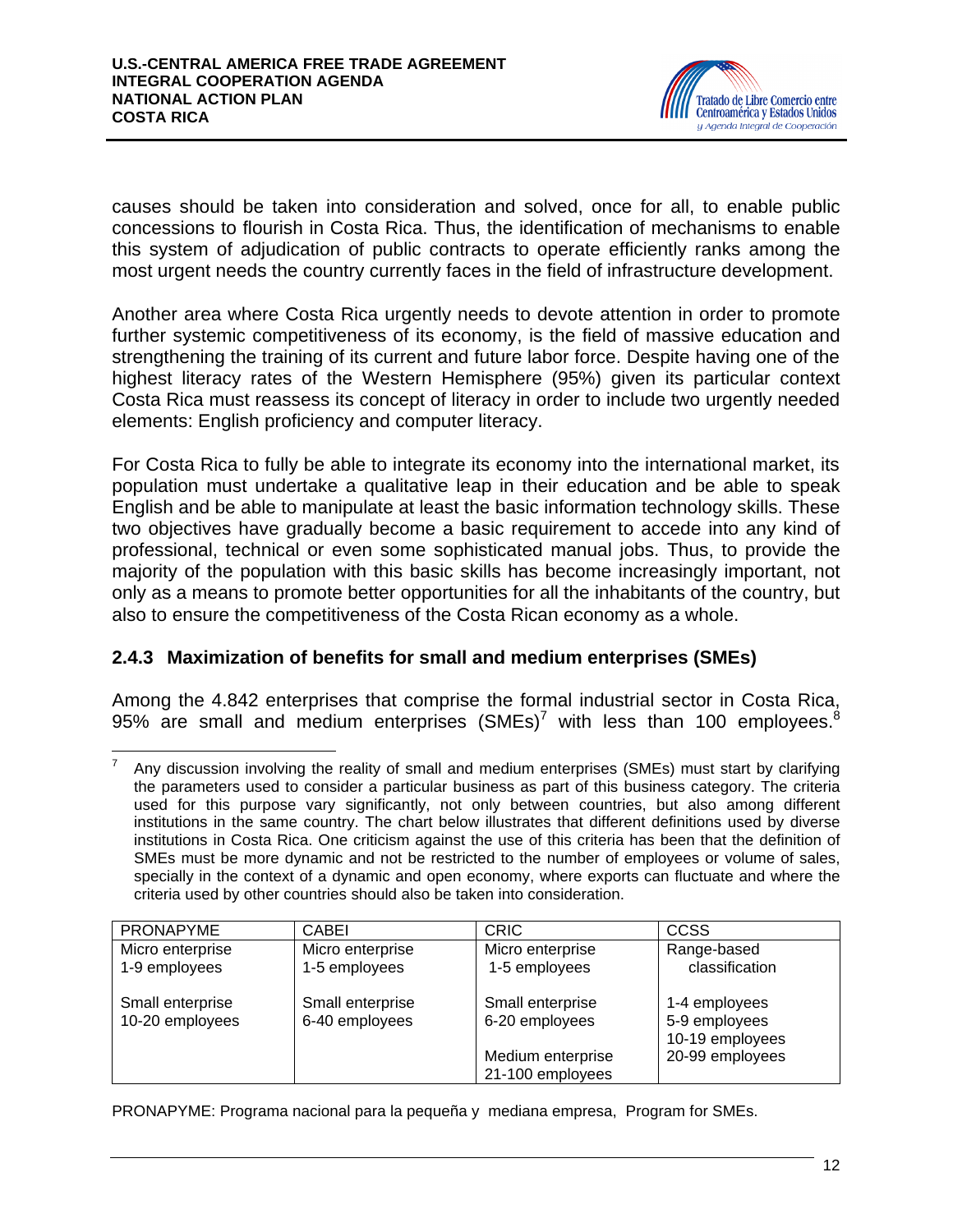

According to some recent studies, $9$  these SMEs -that is, enterprises with less than one 100 employees— represent 28% of the Costa Rican GDP, 90% of the total manufacturing enterprises and generate 50% of the salaries and 80% of the jobs in the manufacturing sector. The national institute of statistics indicates that the workers hired by SMEs *with less* than 20 employees represent 26% out of the country's total employees. Further, it also indicates that private enterprises *with less* than 20 employees provide 51% of the total jobs in the private sector.<sup>10</sup>

The importance of SMEs in the Costa Rican domestic economy contrasts with their relative weight the external sector. The majority of SMEs in Costa Rica are geared towards the domestic market, and those SMEs that in fact export, only represent a modest share of total exports from Costa Rica. Indeed, despite comprising 62% of the total number of exporting enterprises in the country, in 1999 participation of SMEs in the country's total exports represented only 13% of the total value of Costa Rican exports. Further, most exports of these SMEs tend to be concentrated in agriculture and final consumption manufacturing products (mostly foodstuffs).<sup>11</sup> Furthermore, in most cases, SMEs target markets are located in other Latin American countries, and in particular in Central America and the Caribbean, rather than in the United States, Europe or Asia. Within this context, there is a need to implement effective mechanisms to internationalize Costa Rican SMEs, attempting to enable these enterprises to participate from the benefits of free trade and to compete in international markets. A strategy aimed at promoting this objective should contemplate aspects such as the following:

- Negotiation of trade and cooperation agreements aimed at fostering the establishment of new SMEs and horizontal links among diverse enterprises.
- Promotion of SMEs as suppliers of bigger multinational exporting enterprises, fostering an integration of the productive sector as a whole.

- 8 Source: Caja Costarricense del Seguro Social (CCSS)
- 9 Source: Fundacion para el Desarrollo Sostenible (FUNDES)
- <sup>10</sup> Source: Instituto Nacional de Estadística y Censo (INEC)
- <sup>11</sup> Source: PROCOMER.

 $\overline{a}$ CABEI: Central American Bank of Economic Integration

CRIC: Costa Rican Industrial Chamber

CCSS: Caja Costarricense del Seguro Social, Social Healthcare Institute

Thus, Broadly speaking, in Costa Rica a micro enterprise tends to comprise less than 15 employees, a small enterprise tends to comprise around 50 employees and a medium enterprise less than 1000 employees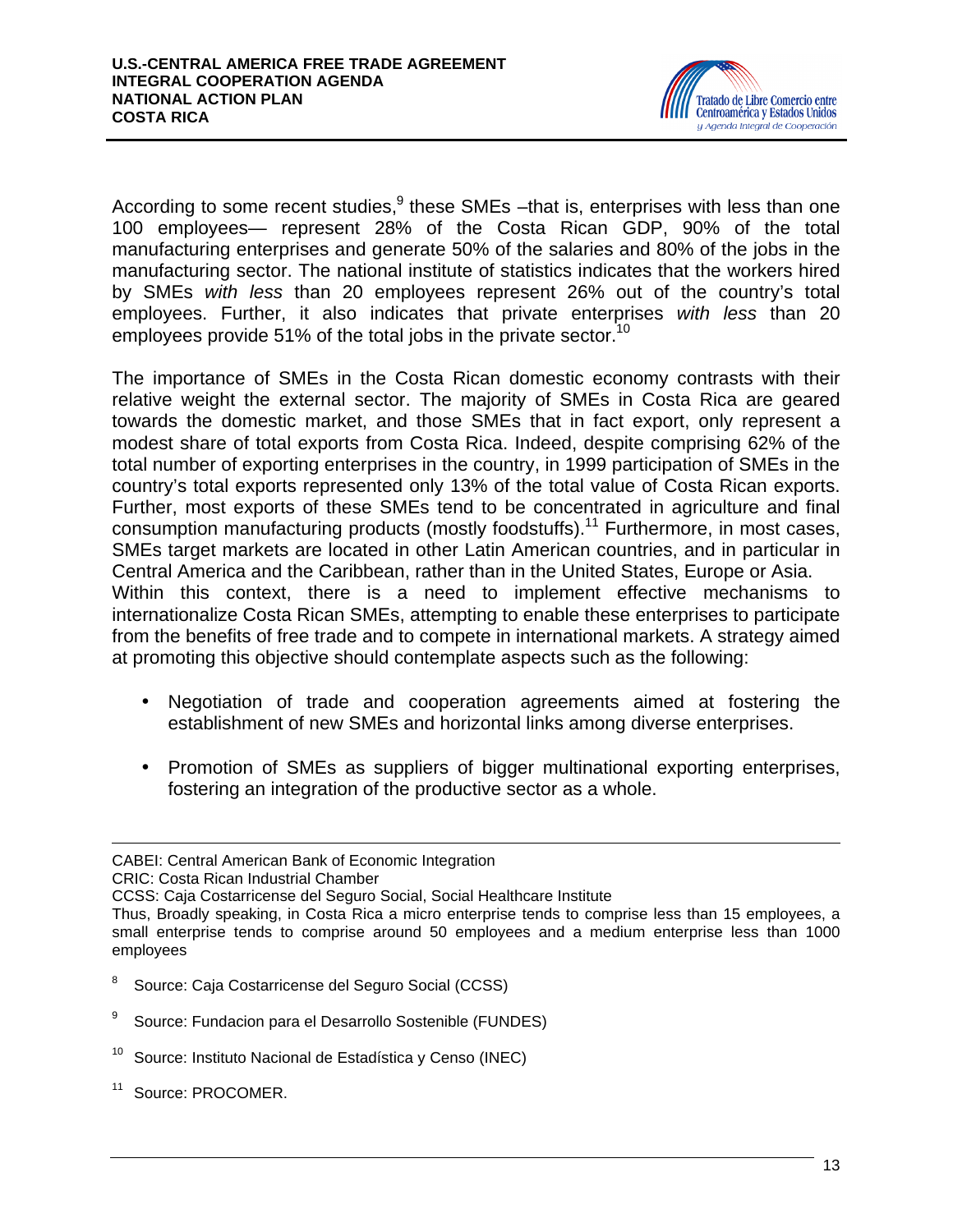

- Strengthening of trade promotion services, including basic training, professional update activities, establishment of trade promotion offices, participation in trade missions and fairs, access to data bases and other support activities.
- Generation of business development programs, e.g. assistance with entrepreneurial and technical skills, including those related to applications of science and technology such as biotech, market information, export promotion, quality and consistency of supply, e-commerce and other technological applications.
- Promotion and execution of programs specifically aimed at fostering the incorporation and use of information technology by SMEs.
- Development of competitiveness activities, e.g. cluster development, competitiveness councils, and workforce development strategies.
- Generation of new and innovative financial services, e.g. venture capital and small and micro-scale finance
- Promotion and execution of sustainable development programs, including assistance to foster the use of clean production techniques and technology and modern means to handle industrial waste.
- Promotion and execution of programs designed to incorporate the feminine sector into entrepreneurial activities, in particular the establishment of SMEs.

### **2.4.4 Science and Technology as a tool for promoting a new dynamic entrepreneurial sector**

The promotion of the entrepreneurial spirit, the development of new enterprises based on creativity and innovation and the incorporation of information technology in the diverse faces of governmental activity is fundamental for the present and future development of Costa Rica.

In some corners of Costa Rica there are small groups of professionals making a great effort to contribute to a process of attitude change for Costa Rica to take advantage of the opportunities provided by the current globalization process, the information technology era and the development of knowledge-intensive products and services. Efforts have also been made –with some success— to attract new foreign direct investments, specially in the high tech manufacturing sector, and to promote linkages between the latter and the rest of the Costa Rican economy. Further, there have been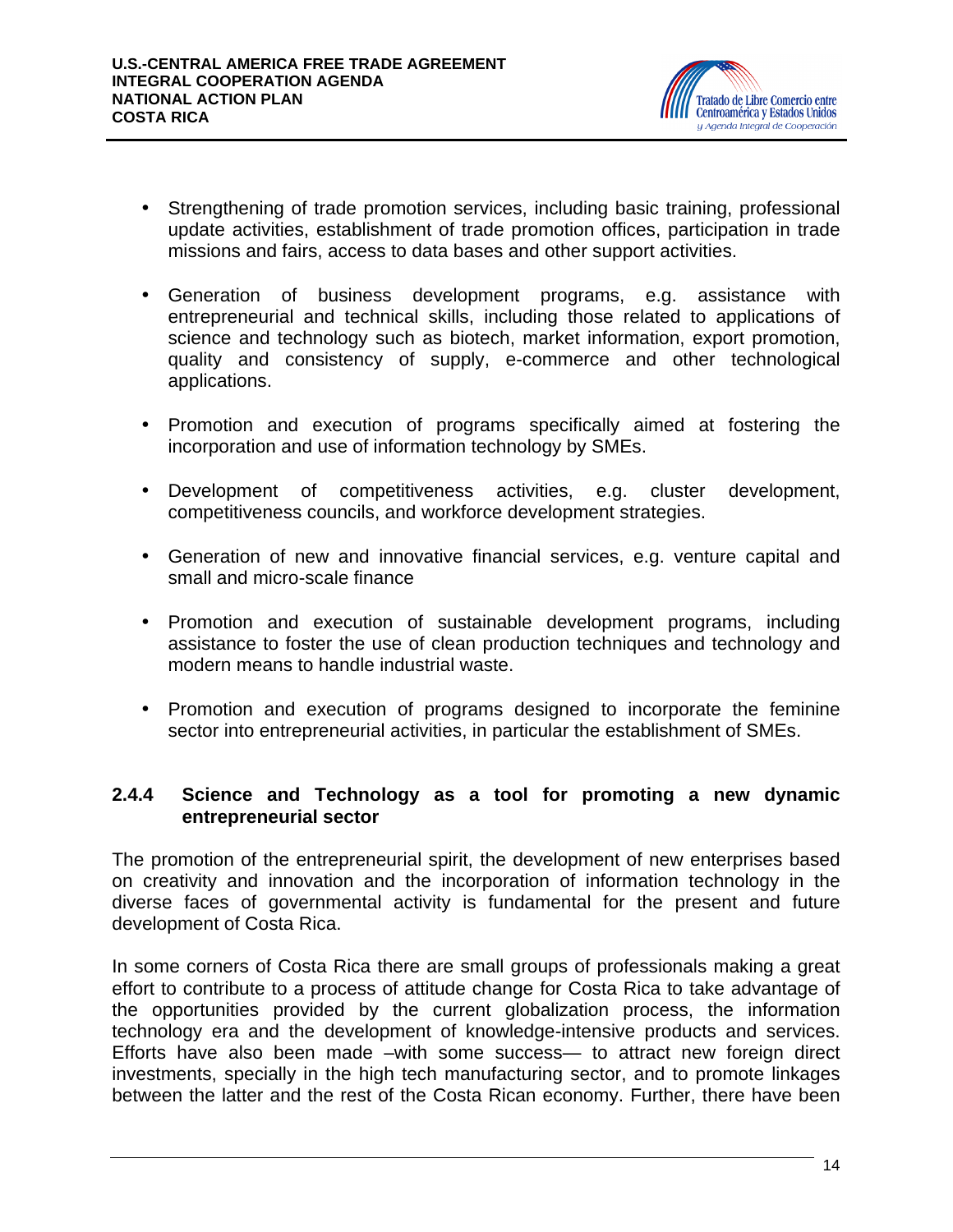

attempts to introduce the public administration to the information technology era, opening a wide range of possibilities to interact with civil society as well as enabling the development of a series of new services to provide to most citizens.

For many reasons, efforts to promote knowledge-based enterprises constitute the best model for wealth creation. Recently a study was performed to identify the key factors that have an incidence in the birth and development of new enterprises in Latin America and Asia. $12$  The study also analyzed the profile of the new entrants to the entrepreneurial sector. The study showed that the new generation of young entrepreneurs usually are well-educated, come from middle class sectors and establish their first business when they are 30 years old. The average age of the enterprises surveyed were 6 years old and 70 percent are located in metropolitan areas. Most importantly, the survey showed that one of every three new enterprises is based in knowledge-intensive activities, and quickly become small and medium enterprises (SMEs). The study also evidenced that among the key factors that enabled these new business to emerge were the following:

- acquisition of technical knowledge in a university
- previous professional experience
- availability of specialized equipment
- identification and penetration of a specialized niche market for the product or service produced.

The universities can play a key role in the promotion of innovation and technological development. These institutions can be instrumental in assisting governments in generating a new, young entrepreneurial sector able to use information technology and other knowledge-intensive activities to insert themselves in an increasingly competitive and integrated economy. For this important objectives to be attained, a joint efforts between diverse governmental agencies, universities and financing institutions should be developed in order to promote, *inter alia,* the following objectives:

- a positive attitude towards life and work
- a scientific approach to production
- a new way to understand financing of emerging enterprises
- a new culture of networking to develop a social process
- a new culture of regional development based on promotion of production clusters

 $12$ <sup>12</sup> The study was conducted by a team of researchers of Argentina, Brazil, Costa Rica, Peru, Mexico, Japan, Korea, Taiwan and Singapore. The study included the circulation of a survey which focused on the different stages of the launch of a new enterprise, as well as on the key factors considered key for the sample interviewed. The survey was conducted in the eight countries mentioned above and involved more than 1200 new entrepreneurs.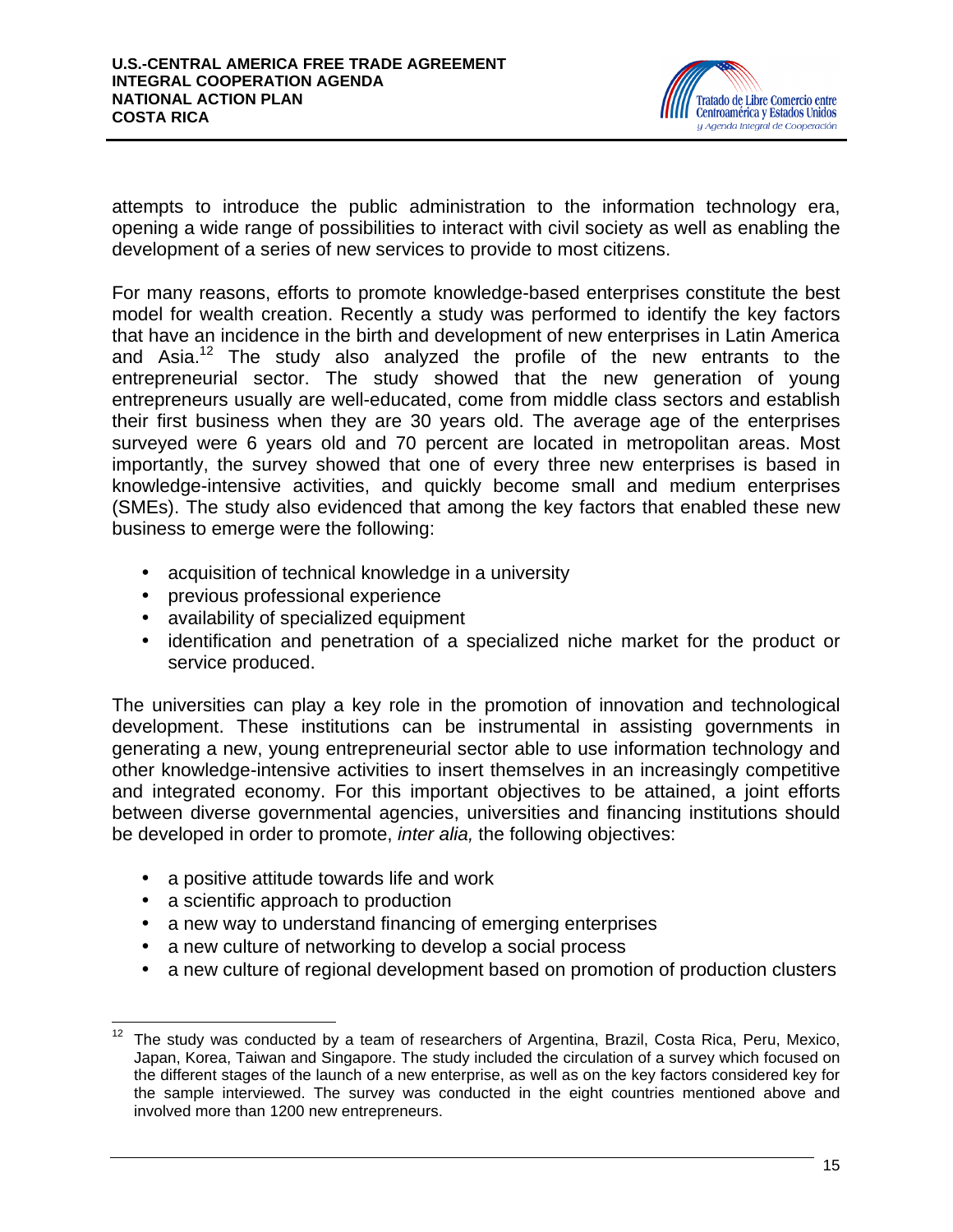

• a modernization of the public administration, fostering e-government initiatives aimed at generating synergies with the initiatives in the private sector.

In particular, activities the implementation of which could explored to foster the diffusion an use of science and technology as a tool for promoting a new entrepreneurial sector could be the following:

- Generation of new and innovative financial services, e.g. venture capital and small and micro-scale finance specifically geared to the needs of emerging high tech and knowledge intensive businesses.
- Promotion of specific cooperation programs among universities.
- Development of professional internship programs with the private sector, aimed at allowing young entrepreneurs to learn, through hands on experience, best international management practices.
- Generation or expansion of scholarship funds.
- Promotion of student and professor exchange programs.
- Promotion and execution of programs aiming at fostering a higher participation of women in science and technology based-business.

# **PART 3. PRELIMINARY IDENTIFICATION OF PRIORITIES**

### **3.1 Trade Negotiation Preparation and Participation**

### **3.1.1 Horizontal Needs**

### **Capacity Building Issue**

Promotion of a better understanding and dialogue on the benefits of free trade and CAFTA in the Costa Rican civil society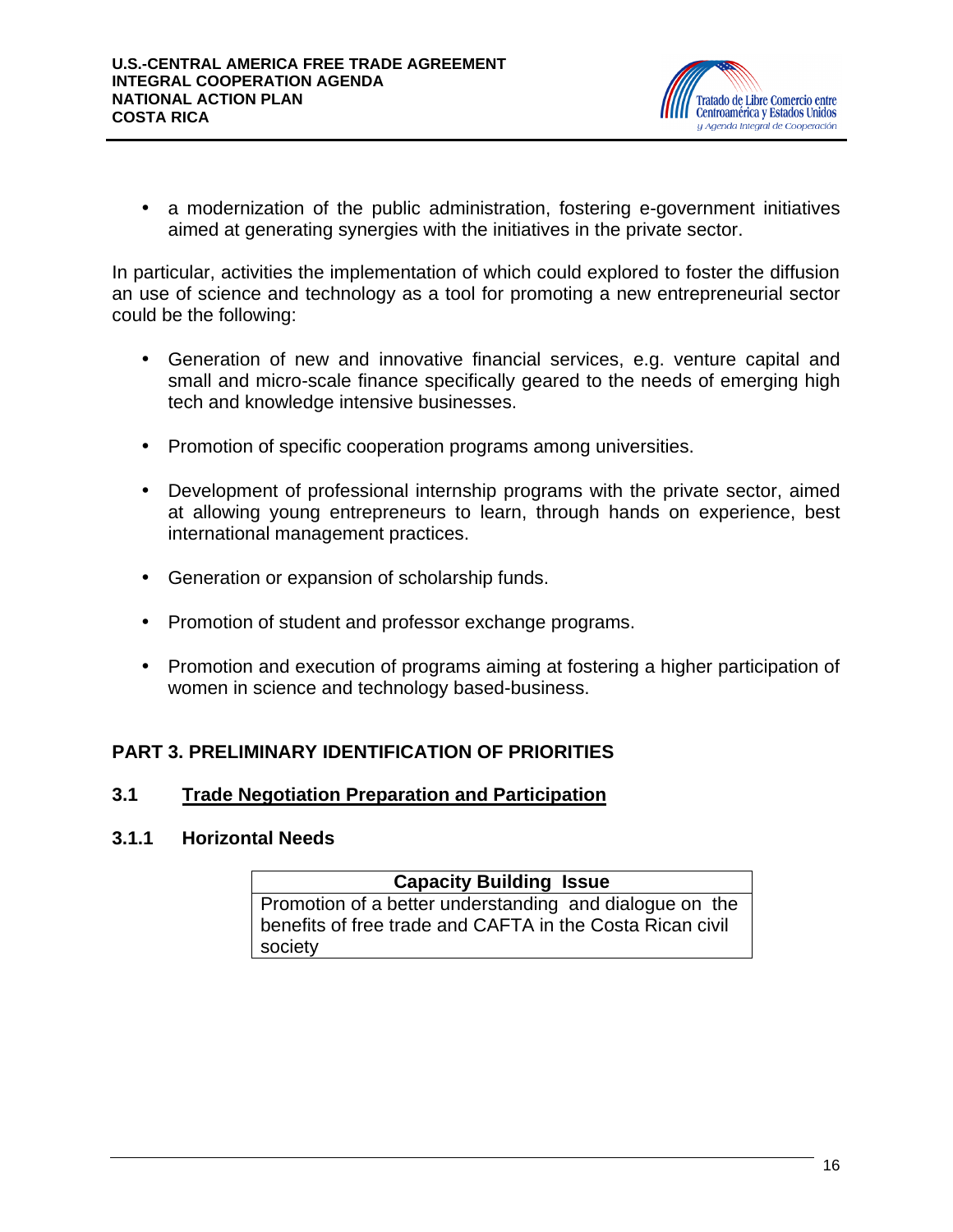

# **3.2 Trade Agreement Implementation**

# **3.2.1 Rules of Origin and Customs Procedures**

| <b>Capacity Building Issue</b>                             |  |
|------------------------------------------------------------|--|
| Institutional strengthening: creation of a specialized     |  |
| department of implementation of trade agreements within    |  |
| the customs administration                                 |  |
| Update of information systems                              |  |
| Incentives to promote further mobilization of personnel to |  |
| frontier posts                                             |  |
| Training in specialized areas such as origin, intellectual |  |
| property, and antidumping and countervailing duties        |  |
| Risk management controls and automated methods of          |  |
| selection                                                  |  |
| Scientifically based methodologies to conduct physical     |  |
| and documentary inspections                                |  |

# **3.2.2 Sanitary and Phyto-Sanitary Measures (SPS)**

| <b>Capacity Building Issue</b>                            |  |
|-----------------------------------------------------------|--|
| Benchmarking studies of specific dependencies of the      |  |
| MAG in charge of establishing and administering SPS       |  |
| standards in the following areas:                         |  |
| food safety                                               |  |
| animal life and health                                    |  |
| plant life and health                                     |  |
| Identification of specific weaknesses of each department  |  |
| and proposal of an action plan                            |  |
| Control, inspection, and approval procedures according to |  |
| the rules and disciplines of the SPS Agreement of the     |  |
| WTO                                                       |  |
| Capacity building to enhance enforcement skills           |  |
| Improvement of SPS-related infrastructure in border       |  |
| posts, including upgrading of technical equipment for     |  |
| adequate standard compliance and verification             |  |
| Improvement of information technology infrastructure,     |  |
| including specialized databases                           |  |
| Provision of information resources, including market data |  |
| and requirements to access the U.S. market                |  |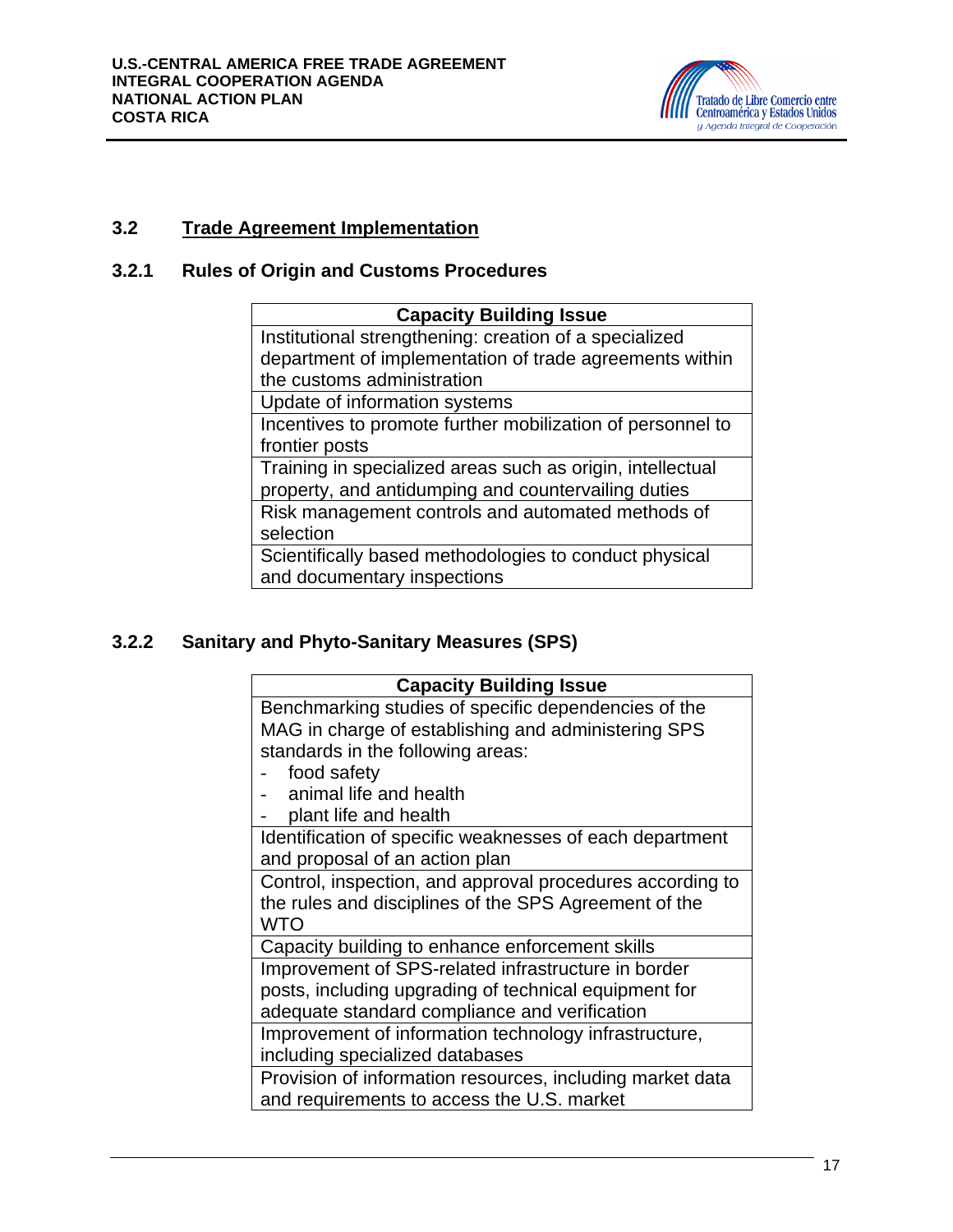

# **3.2.3 Standards: Technical Barriers to Trade (TBT)**

| <b>Capacity Building Issue</b>                               |
|--------------------------------------------------------------|
| Benchmarking studies of specific dependencies of the         |
| MEIC in the fields of:                                       |
| Normalization                                                |
| <b>Technical standards</b>                                   |
| Metrology                                                    |
| Identification of specific weaknesses of each department     |
| and proposal of an action plan                               |
| Highly specialized capacity building to enhance              |
| enforcement skills                                           |
| Improvement of information technology infrastructure,        |
| including specialized databases                              |
| Guidance to regulators and standard bodies to prevent        |
| creation of unnecessary trade barriers                       |
| Strengthening of information resources available to the      |
| public to promote further transparency in this specific      |
| matter                                                       |
| Institutional strengthening in the area of simplification of |
| procedures                                                   |
| Capacity building for health authorities in charge of        |
| implementing related regulations                             |
| Provision of information resources, including market data    |
| and requirements to access the U.S. market                   |

# **3.2.4 Subsidies, Antidumping and Countervailing Measures**

| <b>Capacity Building Issue</b>                             |  |
|------------------------------------------------------------|--|
| Modernization of the Unfair Trade Practices Office at the  |  |
| <b>MEIC</b>                                                |  |
| Improvement of statistical information available           |  |
| Institutional capacity building: specialized investigative |  |
| and enforcement skills development to strengthen           |  |
| personnel capacities                                       |  |
| Upgrading of information technology capacities, including  |  |
| modernization of technical equipment                       |  |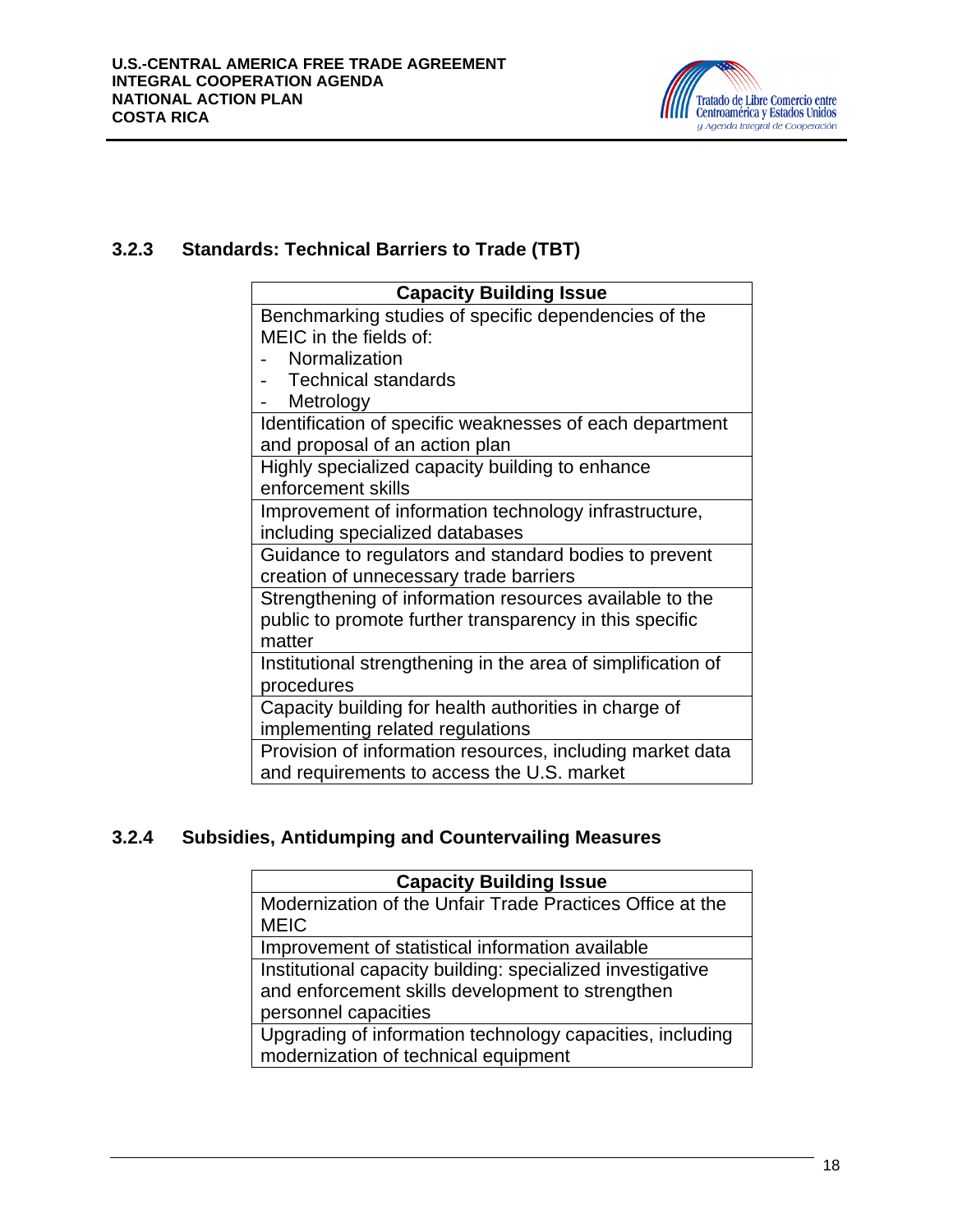

### **3.2.5 Competition Policy and Consumer Protection**

| <b>Capacity Building Issue</b>                                |  |
|---------------------------------------------------------------|--|
| Benchmarking studies of Commission for Protection of          |  |
| <b>Competition and Commission for Protection of Consumers</b> |  |
| Assistance to newly established consumer associations         |  |
| Identification of specific weaknesses and proposal of         |  |
| actions plans                                                 |  |
| Capacity building to enhance enforcement skills               |  |
| Improvement of information technology infrastructure,         |  |
| including specialized databases                               |  |
| Promotion of dissemination initiatives to contribute to the   |  |
| generation of a gradual culture that recognizes the value     |  |
| and respect for competition policy rules and disciplines      |  |

# **3.2.6 Intellectual Property**

| <b>Capacity Building Issue</b>                            |  |
|-----------------------------------------------------------|--|
| Strengthening capacity building on the rules and          |  |
| disciplines of trade-related intellectual property rights |  |
| agreements to different sectors of the administration and |  |
| judiciary, including police forces and customs officers   |  |
| Application of Information Technology (hardware and       |  |
| software) to IP administration (including automation and  |  |
| internet connectivity)                                    |  |
| IPR Statistics, databases and/or Technical information    |  |
| and literature                                            |  |

### **3.2.7 Others**

# **Capacity Building Issue**

Improvement of statistical information systems in government procurement, including the development of a common classification system or statistics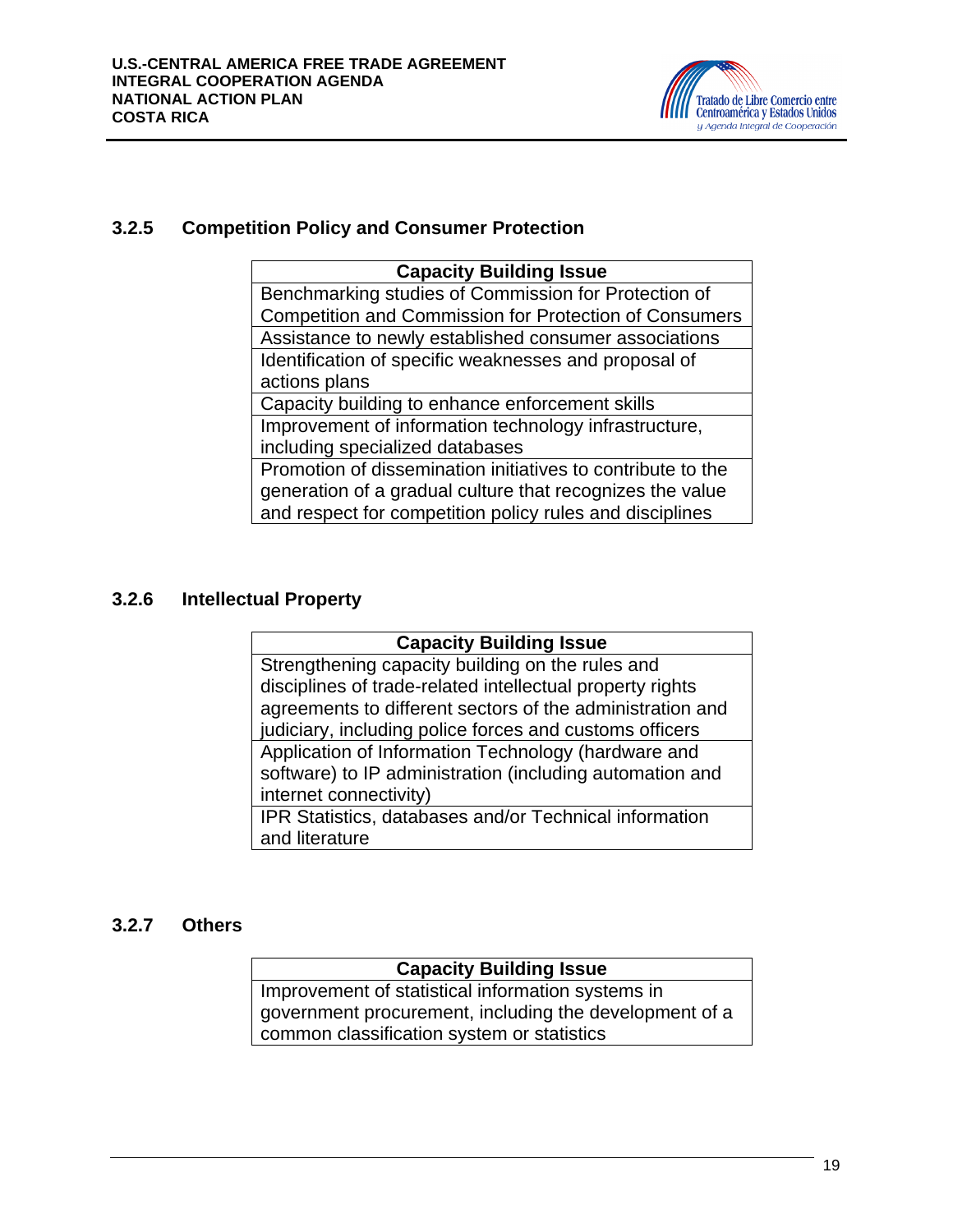

Improvement of services statistics, databases and/or technical information, and analysis of the relevance and applicability of international standards in various services sectors, including telecommunications

# **3.2.8 Horizontal areas**

# **Capacity Building Issue**

Improvement of internal procedures to adequately administer trade agreement compliance Development of information databases for statistical monitoring and measuring of the impact of trade agreements Strengthening of inter-agency coordination for adequate implementation of trade agreements

# **3.3 Transition to Free Trade**

### **3.3.1 Poverty and Rural Development**

| <b>Capacity Building Issue</b>                             |  |
|------------------------------------------------------------|--|
| Business development and market access services, e.g.      |  |
| assistance with entrepreneurial and technical skills,      |  |
| including those related to applications of science and     |  |
| technology such as biotech, market information, export     |  |
| promotion, quality and consistency of supply, e-           |  |
| commerce, and other technological applications             |  |
| Development of innovative financial services, e.g. venture |  |
| capital, small and micro-scale rural finance, savings      |  |
| mobilization, and remittances                              |  |
| Fostering of educational activities                        |  |
| Development of competitive enhancement programs,           |  |
| specifically aimed the rural agricultural and non-         |  |
| agricultural sector                                        |  |
| Development of programs to foster the development of       |  |
| linkages between foreign investment and local business     |  |
| Strengthening inter-agency coordination for an adequate    |  |
| implementation of support programs aimed at fostering      |  |
| rural development                                          |  |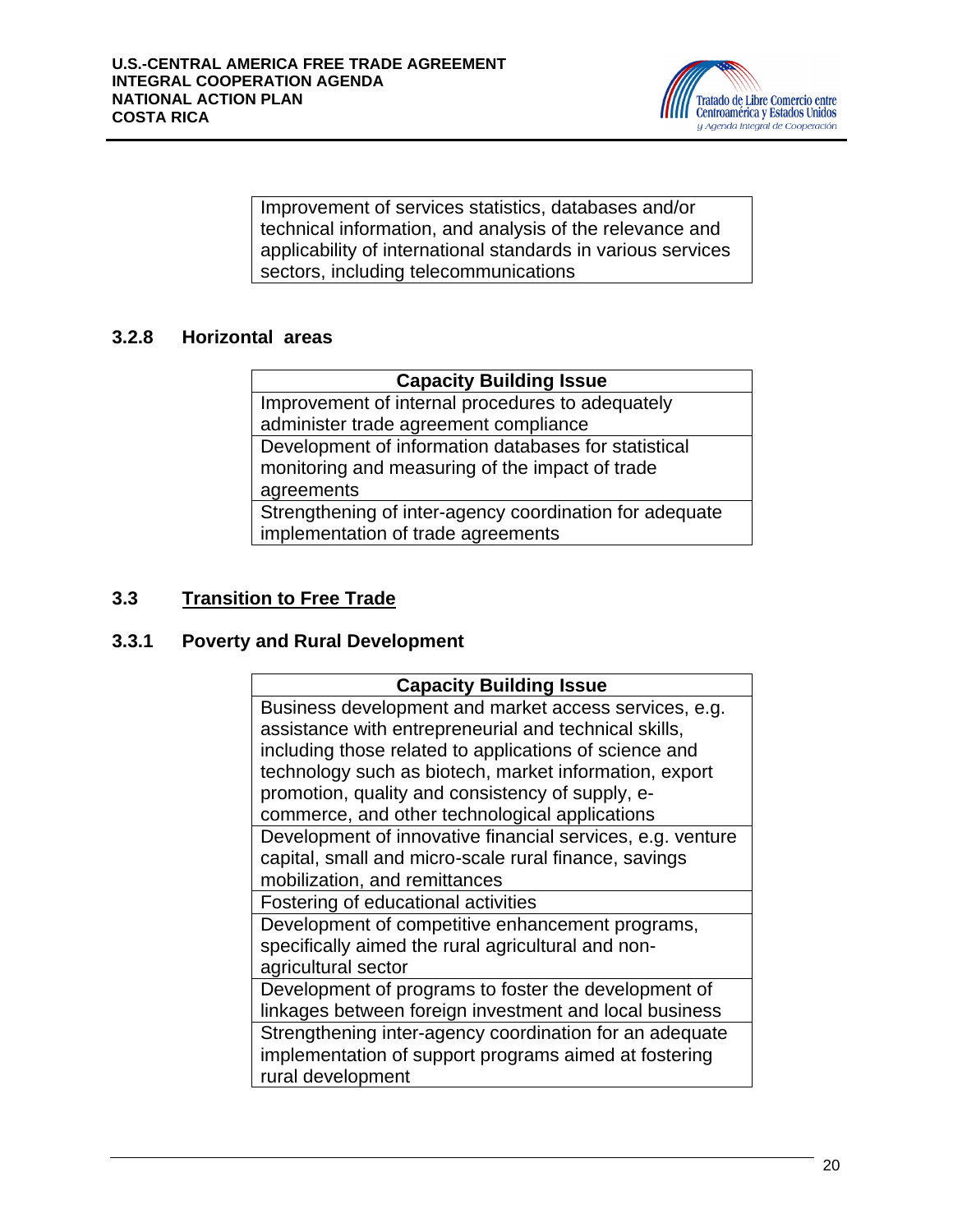

Realization of competitiveness activities such as cluster development, competitiveness councils, and workforce development strategies

Improvement of infrastructure, in particular the rural road network – including pragmatic solutions to ensure its sustainable maintenance— and increased access to basic information technology

Development of sustainable development programs, including assistance to foster the use of clean production techniques and technology, modern means to handle waste, and management skills to foster a rational and sustainable use of available resources

Development of social programs, including initiatives aimed at poverty alleviation

Development of programs designed to promote gender equality in rural households and culture

### **3.3.2 Improvement of Business Environment and Investment Climate: Promoting Systemic Competitiveness**

| <b>Capacity Building Issue</b>                           |  |
|----------------------------------------------------------|--|
| Elaboration of an Action Plan to take advantage of CAFTA |  |
| to position Costa Rica in the international investor     |  |
| community                                                |  |
| Cluster development and strengthening                    |  |
| Improvement of infrastructure:                           |  |
| Identification of necessary regulatory changes to        |  |
| improve public works concession laws                     |  |
| Development of a program aimed at attracting FDI in      |  |
| the public works sector                                  |  |
| Identification of possible sources of capital to expand  |  |
| infrastructure projects                                  |  |
| Improvement of physical infrastructure                   |  |
| Qualitative improvement in the education of the Costa    |  |
| Rican labor force, specially in the fields of English    |  |
| proficiency and computer literacy                        |  |
| Identification of mechanisms to enable the system of     |  |
| adjudication of public contracts to operate efficiently  |  |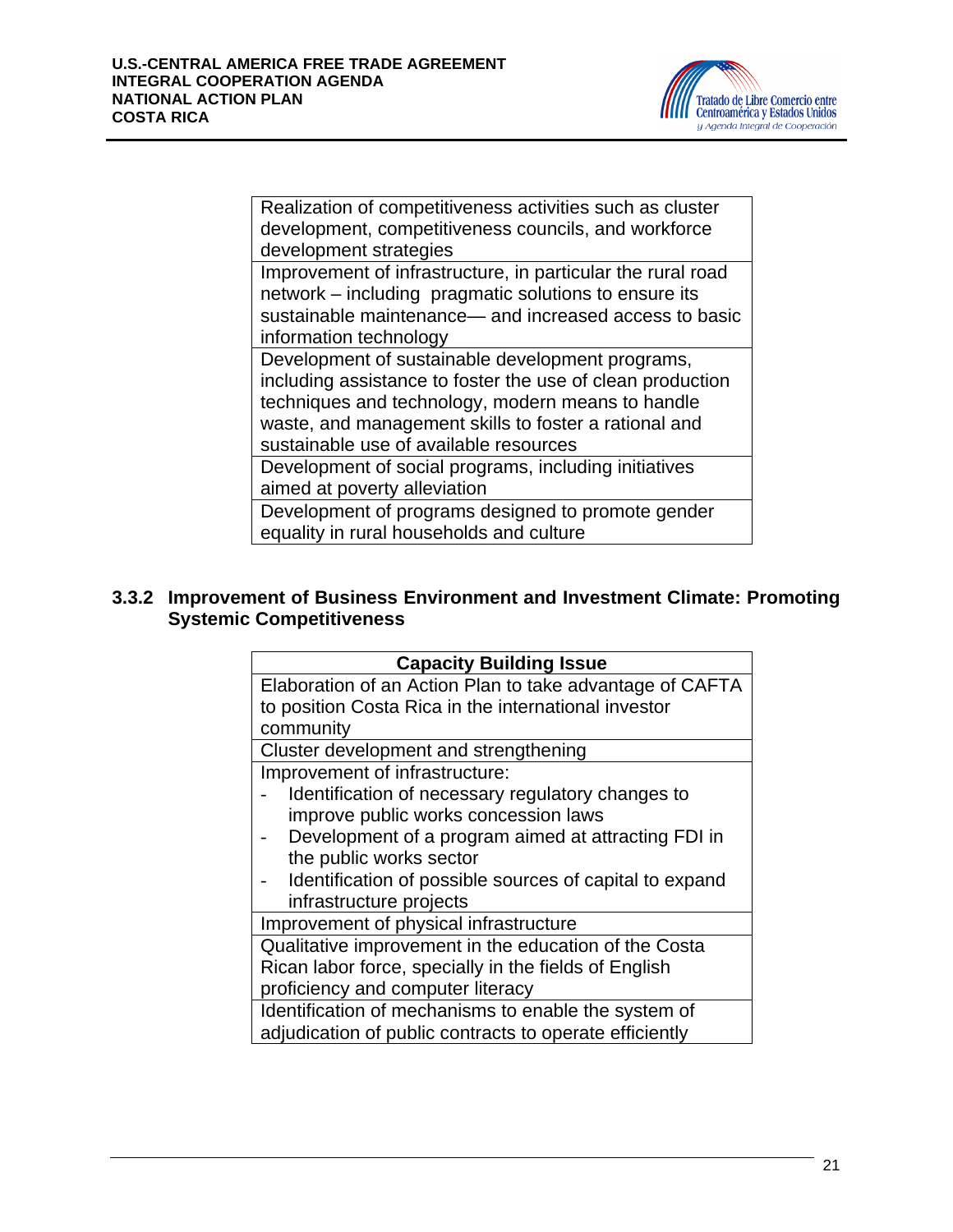

# **3.3.3 Maximization of Benefits for Small and Medium Enterprises (SMEs)**

| <b>Capacity Building Issue</b>                               |  |
|--------------------------------------------------------------|--|
| Implementation of effective mechanisms to enable Costa       |  |
| Rican SMEs' competitive participation in international       |  |
| markets                                                      |  |
| Strengthening SME participation in export capacity           |  |
| building programs                                            |  |
| Strengthening of trade promotion services, including basic   |  |
| training, professional update activities, establishment of   |  |
| trade promotion offices, participation in trade missions and |  |
| fairs, access to data bases and other support activities     |  |
| Negotiation of trade and cooperation agreements aimed at     |  |
| fostering the establishment of new SMEs and horizontal       |  |
| links among diverse enterprises                              |  |
| Improvement of information systems and access to             |  |
| information resources in order to analyze external markets   |  |
| Promotion and execution of programs specifically aimed       |  |
| at fostering the incorporation and use of information        |  |
| technology by SMEs                                           |  |
| Improvement of linkages between foreign investors and        |  |
| local business, including promotion of SMEs as suppliers     |  |
| of bigger multinational exporting enterprises, fostering an  |  |
| integration of the productive sector as a whole              |  |
| Specialized skills' enhancement in areas such as high        |  |
| tech and control of the English language                     |  |
| Improvement of technical capacity to match labor offer       |  |
| and demand through specialized databases                     |  |
| Generation of business development programs, e.g.            |  |
| assistance with entrepreneurial and technical skills,        |  |
| including those related to applications of science and       |  |
| technology such as biotech, market information, export       |  |
| promotion, quality and consistency of supply, e-commerce     |  |
| and other technological applications                         |  |
| Development of competitiveness activities, e.g. cluster      |  |
| development, competitiveness councils, and workforce         |  |
| development strategies                                       |  |
| Generation of new and innovative financial services, e.g.    |  |
| venture capital and small and micro-scale finance            |  |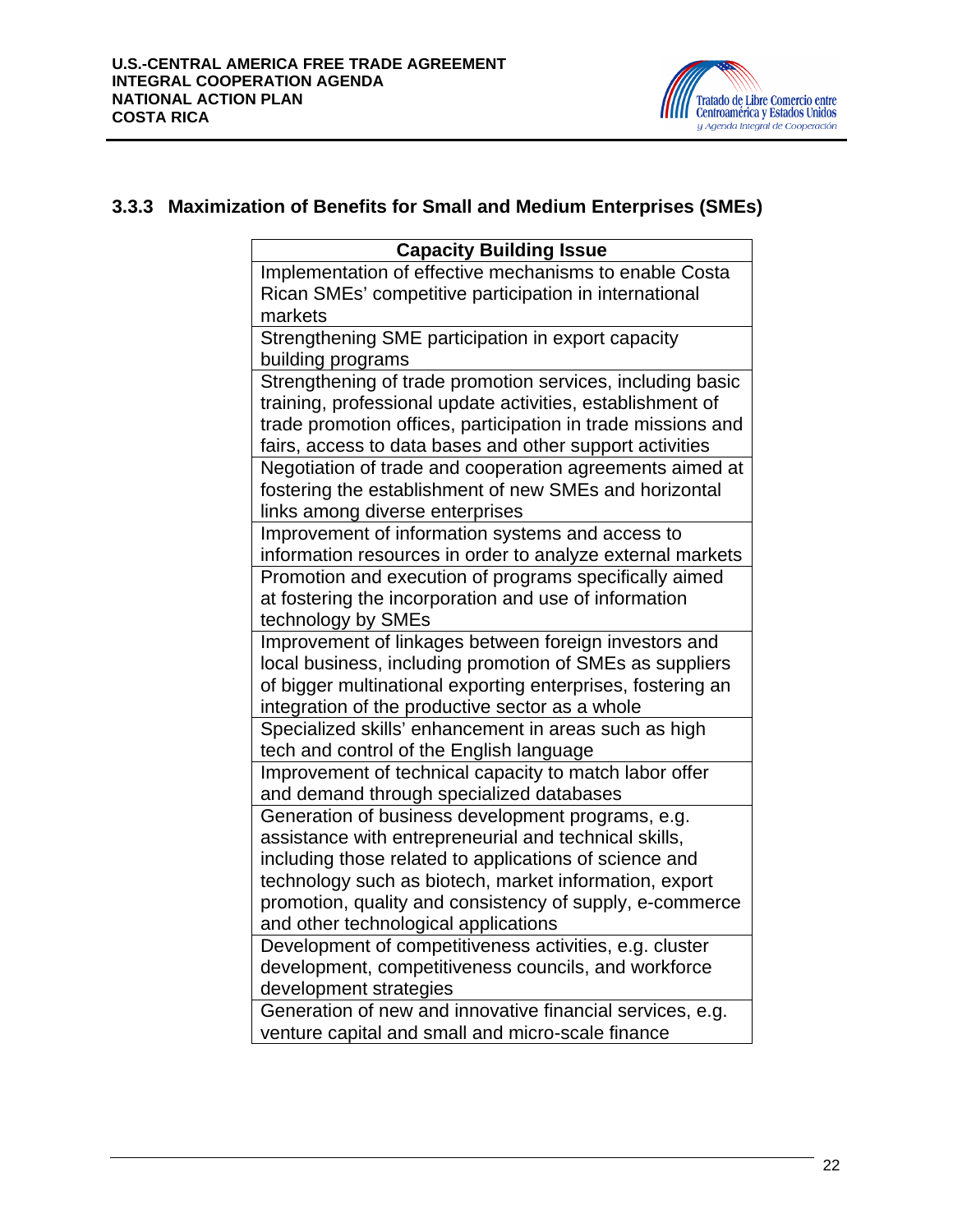

Promotion and execution of sustainable development programs, including assistance to foster the use of clean production techniques and technology and modern means to handle industrial waste

Promotion and execution of programs designed to incorporate the feminine sector into entrepreneurial activities, in particular the establishment of SMEs

### **3.3.4 Science and Technology as a tool for promoting a new dynamic entrepreneurial sector**

| <b>Capacity Building Issue</b>                               |
|--------------------------------------------------------------|
| Programs to upgrade electronic telecommunications            |
| infrastructure                                               |
| Programs to promote universal access to Internet             |
| Strengthening of e-government programs and                   |
| digitalization of governmental agencies and services         |
| Legal framework improvements                                 |
| Development of joint programs between government             |
| agencies, universities, and financing institutions to foster |
| the establishment of SMEs on knowledge-intensive and         |
| high-tech activities                                         |
| Generation of new and innovative financial services, e.g.    |
| venture capital and small and micro-scale finance            |
| specifically geared to the needs of emerging high tech and   |
| knowledge intensive businesses                               |
| Development of professional internship programs with the     |
| private sector, aimed at allowing young entrepreneurs to     |
| learn, through hands on experience, best international       |
| management practices                                         |
| Generation or expansion of scholarship funds                 |
| Promotion of student and professor exchange programs         |
| Promotion and execution of programs aiming at fostering      |
| a higher participation of women in science and technology    |
| based-business                                               |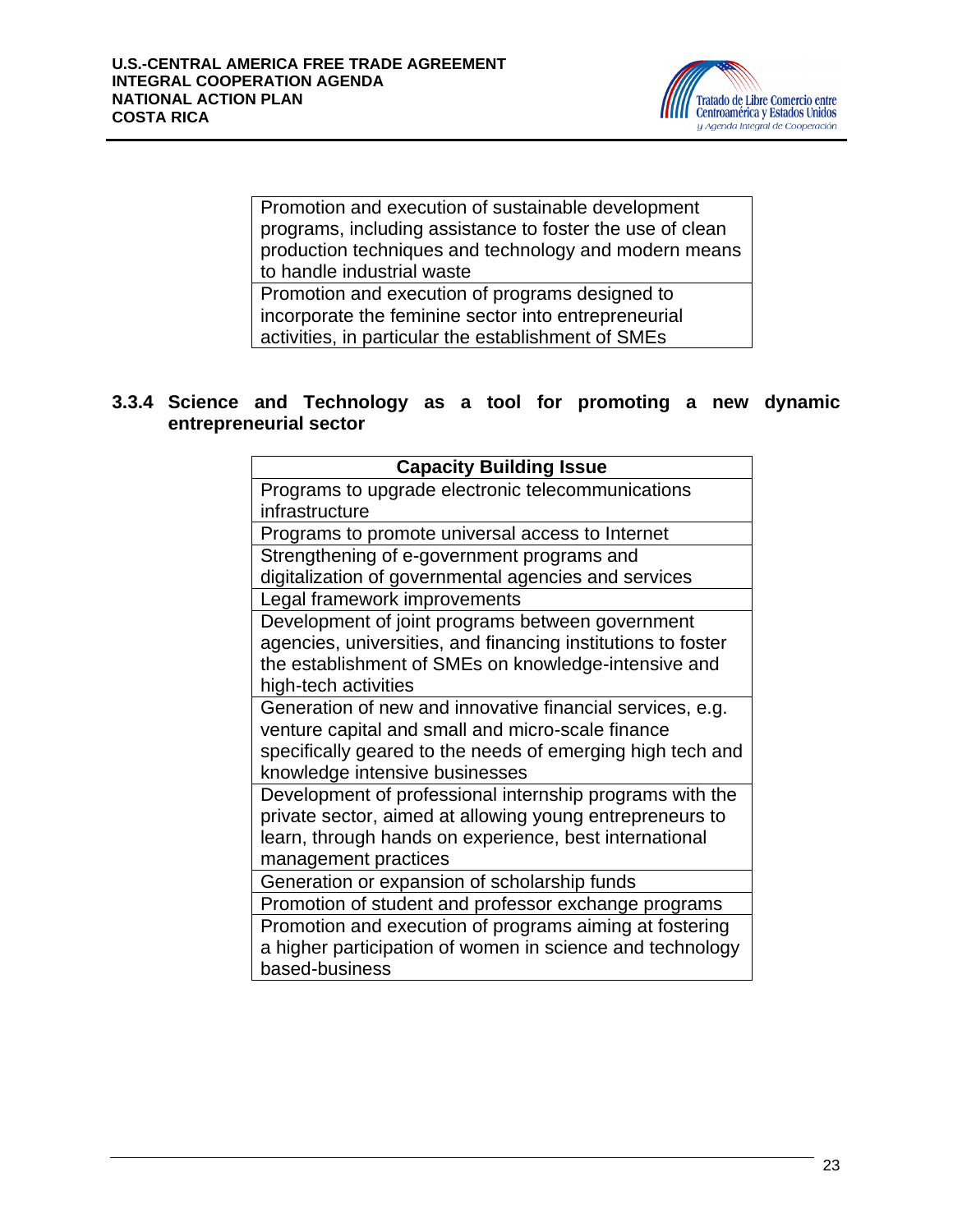

# **PART 4. CONCLUSION: NATIONAL STRATEGY FOR COOPERATION**

There is no doubt that the negotiations of CAFTA will represent a watershed in Costa Rica's development process. The conclusion of this agreement will entail the culmination of a trade policy reform process that for almost twenty years has been fostering an optimal insertion of Costa Rica to the international economy. Bearing this consideration in mind, this document has purported to present a general overview of the Costa Rican context in which the CAFTA negotiations will take place, and use that information to explain the main challenges the country will need to face as a result of integrating with its main trade and investment partner –which also happens to be the bigger economy in the world. This concluding section summarizes the international cooperation strategy the government of Costa Rica proposes in the context of the CAFTA negotiations. Although this conceptual approach will be subject of further consultation with different segments of the Costa Rican civil society, in principle, the priorities of the National Action Plan in each stage of the CAFTA process would attempt to address the following aspects.

In the **first stage**, i.e. **preparation for negotiations**, the main priority of the Costa Rican government resides in promoting and deepening a broad and transparent dialogue with its **national civil society on the benefits of free trade in general and CAFTA in particular.**

In the **second stage**, i.e. **implementation of trade rules and disciplines**, the main challenge Costa Rica will need to address is the effective **institutional strengthening of some key agencies in charge of applying trade agreements at the borders**. In particular, Costa Rica's priority is to have a **world class customs office**, efficient, transparent and capable to respond to the needs posed by an expanding economy based on increasing flows of trade and export-oriented investment. To complement this effort, agencies in charge of applying **SPS** and **TBT** measures should also be strengthened. For this purpose, specific benchmarking studies comparing the performance of these agencies with their similar in other countries such as Chile, Canada, the United States and Mexico could be particularly useful to have a clear identification of the specific areas for improvement. Such benchmarking assessments would be used as a basis for a scheduled action plan to tackle the identified weaknesses.

The third stage, **transition to free trade**, **is the phase to which the Costa Rican government provides the greatest emphasis**. The need to enable all segments of the Costa Rican society to fully rip the benefits of the future CAFTA ranks at the top of the objectives list of Costa Rica in the Integral Cooperation Agenda. To reach that goal, **four broad areas** for action have been identified, i.e. rural development, improvement of the business environment and investment climate, maximization of benefits for small and medium enterprises (SMEs), and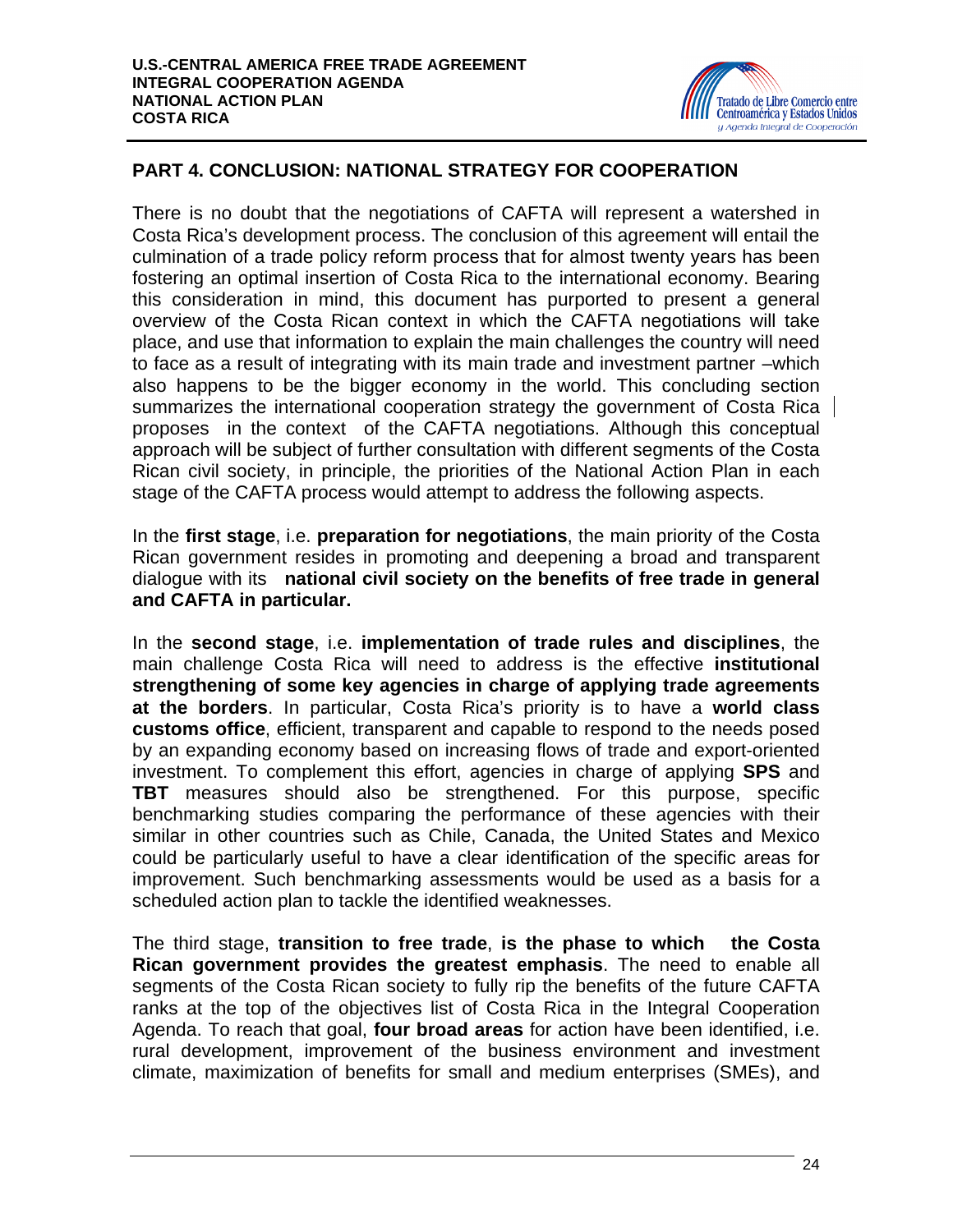

science and technology as a tool for promoting a new dynamic entrepreneurial sector.

In the first area of action, i.e. **rural development**, the main priority of the government is to device specific, coherent and realistic set of projects aiming at bringing further farm and non-farm opportunities to the inhabitants of the Costa Rican rural areas. Market information, business development skills, quality assurance, innovative financial schemes, environmentally-friendly production techniques, better access to technology and reduced transactional constraints are some of the concrete objectives for which Costa Rica must strive for –and international cooperation would be welcomed— to foster development in its rural areas. These types of competitiveness enhancing measures need to be packaged together around needs of a particular commodity or across a secondary-city corridor where both poverty and economic opportunity co-exist. Further any cooperation effort should be linked with governance or education activities, e.g. information networks or municipal development. Further, these activities need to complement existing or future cooperation initiatives aimed at improving off-farm infrastructure, market town development or community economic development.

In the second area of action, i.e., **improvement of business environment and investment climate**, Among the areas requiring immediate attention are the improvement of the **country's physical infrastructure** and the **qualitative improvement in the education** of the Costa Rican labor force. Education is one of the main priorities of Costa Rica in this area. Despite having one of the highest literacy rates of the Western Hemisphere (95%) given its particular context Costa Rica must reassess its concept of literacy in order to include two urgently needed elements: English proficiency and computer literacy. For Costa Rica to fully be able to integrate its economy into the international market, its population must undertake a qualitative leap in their education and be able to speak English and be able to manipulate at least the basic information technology skills.

**Maximization of benefits for small and medium enterprises (SMEs)** is the third area of action for the phase of transition to free trade. The importance of SMEs in the Costa Rican domestic economy contrasts with their relative weight the external sector. The majority of SMEs in Costa Rica are geared towards the domestic market, and those SMEs that in fact export, only represent a modest share of total exports from Costa Rica. Thus, there is a need to implement effective mechanisms to internationalize Costa Rican SMEs, attempting to enable these enterprises to fully participate from the benefits of free trade and to compete in international markets. A strategy aimed at promoting this objective should contemplate numerous elements such as : generation of new and innovative financial services, e.g. venture capital and small and micro-scale finance, assistance with entrepreneurial and technical skills, including those related to applications of science and technology such as biotech, environmentally friendly production